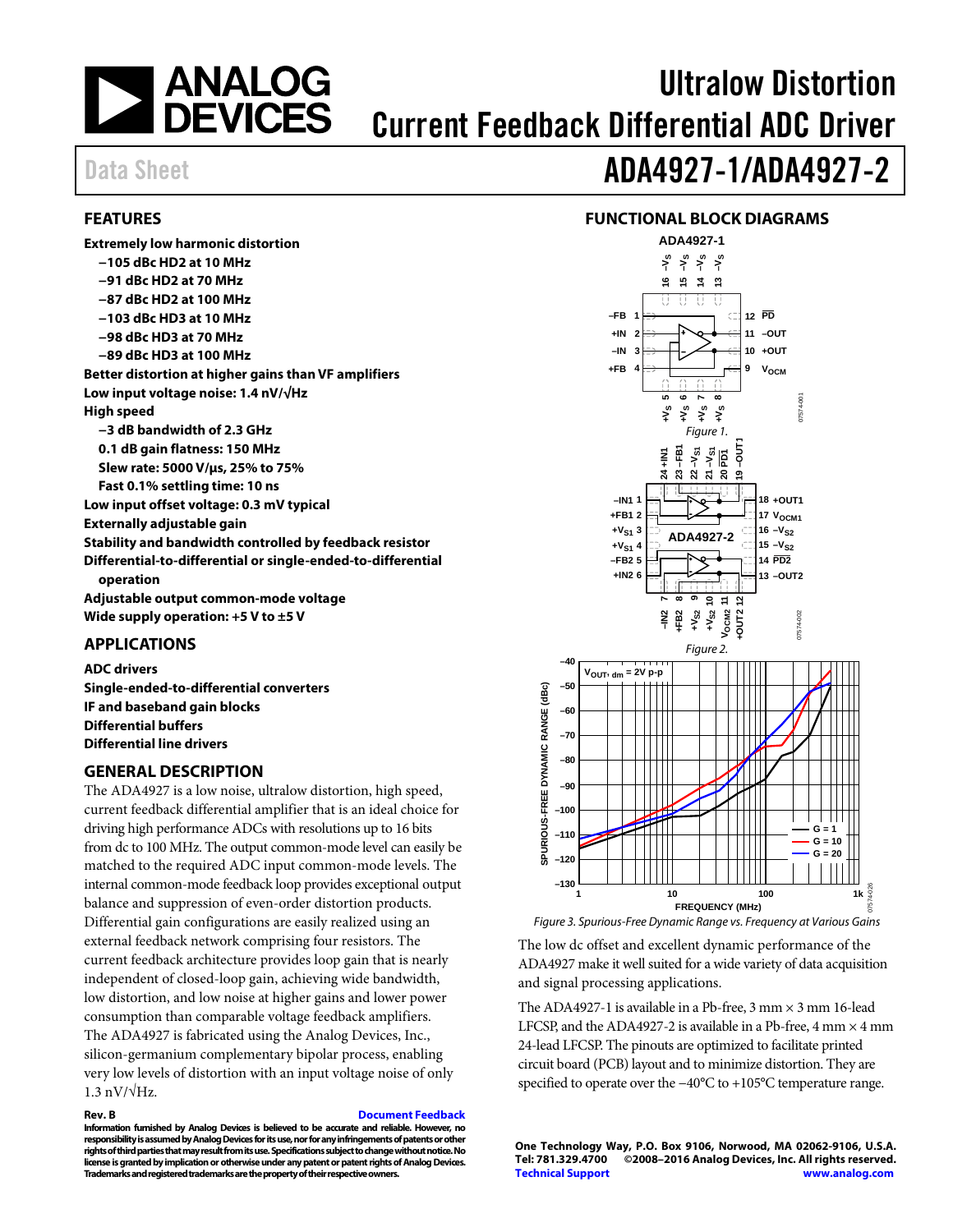# TABLE OF CONTENTS

| Pin Configurations and Function Descriptions  8 |
|-------------------------------------------------|
|                                                 |
|                                                 |
|                                                 |

## <span id="page-1-0"></span>**REVISION HISTORY**

| 5/2016-Rev. A to Rev. 0 |  |
|-------------------------|--|
|                         |  |
|                         |  |
|                         |  |
|                         |  |
|                         |  |

## **8/2009—Rev. 0 to Rev. A**

Changes to Ordering Guide .......................................................... 24

**10/2008—Revision 0: Initial Version**

| Impact of Mismatches in the Feedback Networks 19           |
|------------------------------------------------------------|
| Calculating the Input Impedance for an Application Circuit |
|                                                            |
|                                                            |
|                                                            |
| Setting the Output Common-Mode Voltage 21                  |
|                                                            |
|                                                            |
|                                                            |
|                                                            |
|                                                            |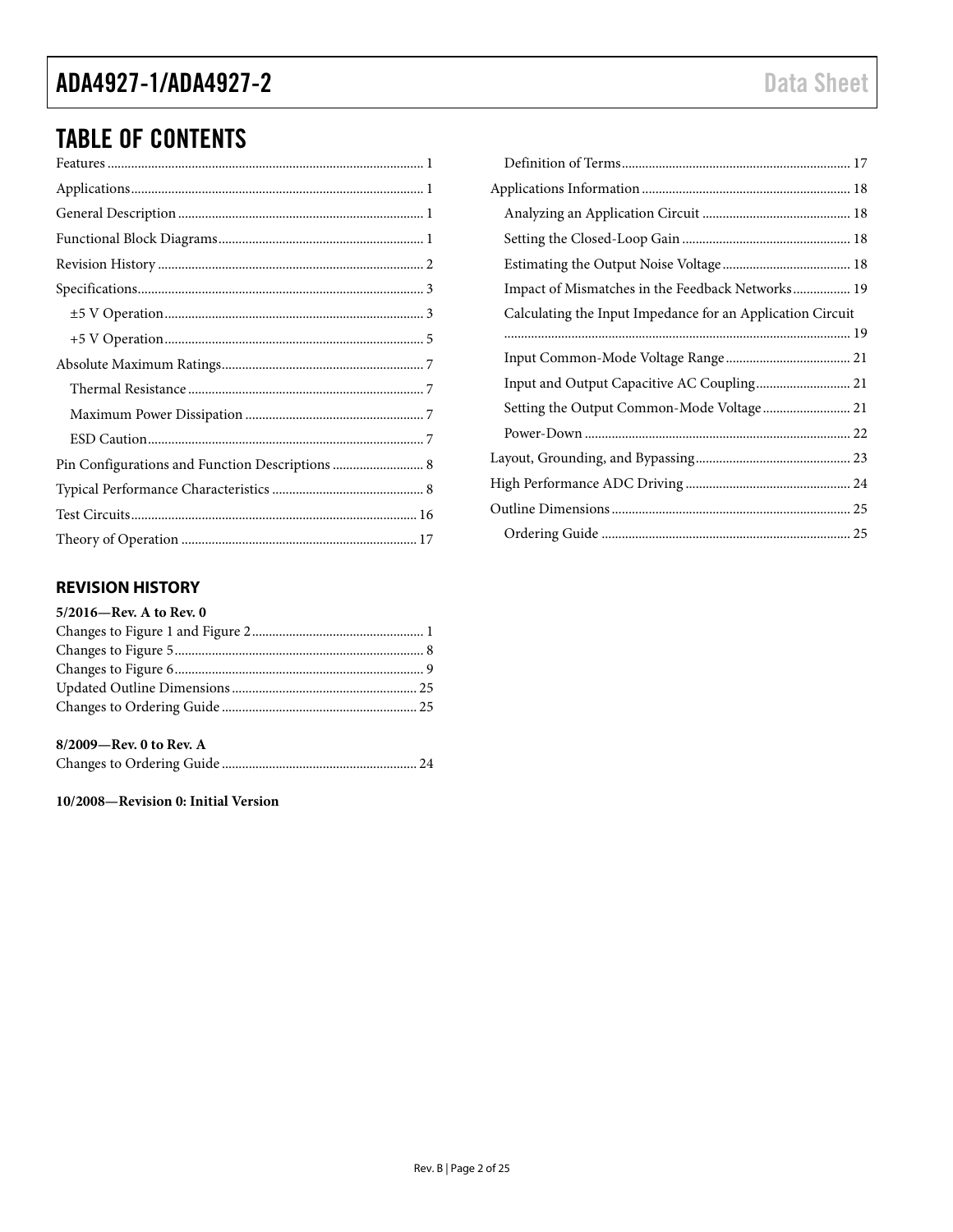## <span id="page-2-0"></span>**SPECIFICATIONS**

## <span id="page-2-1"></span>**±5 V OPERATION**

 $T_A = 25^{\circ}C$ , +V<sub>S</sub> = 5 V, -V<sub>S</sub> = - 5 V, V<sub>OCM</sub> = 0 V, R<sub>F</sub> = 301 Ω, R<sub>G</sub> = 301 Ω, R<sub>T</sub> = 56.2 Ω (when used), R<sub>L, dm</sub> = 1 kΩ, unless otherwise noted. All specifications refer to single-ended input and differential outputs, unless otherwise noted. Refer to [Figure 46](#page-16-2) for signal definitions.

#### $±D<sub>IN</sub>$  *to*  $V<sub>OUT, dm</sub>$  Performance

| Table 1.                           |                                                                                                     |         |            |         |            |
|------------------------------------|-----------------------------------------------------------------------------------------------------|---------|------------|---------|------------|
| <b>Parameter</b>                   | <b>Test Conditions/Comments</b>                                                                     | Min     | <b>Typ</b> | Max     | Unit       |
| <b>DYNAMIC PERFORMANCE</b>         |                                                                                                     |         |            |         |            |
| -3 dB Small Signal Bandwidth       | $V_{\text{OUT. dm}} = 0.1 V p-p$                                                                    |         | 2300       |         | <b>MHz</b> |
| -3 dB Large Signal Bandwidth       | $V_{\text{OUT, dm}} = 2.0 V p-p$                                                                    |         | 1500       |         | <b>MHz</b> |
| Bandwidth for 0.1 dB Flatness      | $V_{\text{OUT, dm}} = 0.1 V p-p$ , ADA4927-1                                                        |         | 150        |         | MHz        |
|                                    | $V_{\text{OUT, dm}} = 0.1 V p-p$ , ADA4927-2                                                        |         | 120        |         | MHz        |
| <b>Slew Rate</b>                   | $V_{\text{OUT, dm}} = 2 V$ step, 25% to 75%                                                         |         | 5000       |         | $V/\mu s$  |
| Settling Time to 0.1%              | $V_{\text{OUT, dm}} = 2V$ step                                                                      |         | 10         |         | ns         |
| Overdrive Recovery Time            | $V_{IN} = 0 V$ to 0.9 V step, $G = 10$                                                              |         | 10         |         | ns         |
| NOISE/HARMONIC PERFORMANCE         | See Figure 45 for distortion test circuit                                                           |         |            |         |            |
| <b>Second Harmonic</b>             | $V_{\text{OUT, dm}} = 2 V p-p$ , 10 MHz                                                             |         | $-105$     |         | dBc        |
|                                    | $V_{\text{OUT, dm}} = 2 V p-p$ , 70 MHz                                                             |         | $-91$      |         | dBc        |
|                                    | $V_{\text{OUT, dm}} = 2 V p-p$ , 100 MHz                                                            |         | $-87$      |         | dBc        |
| <b>Third Harmonic</b>              | $V_{\text{OUT, dm}} = 2 V p-p$ , 10 MHz                                                             |         | $-103$     |         | dBc        |
|                                    | $V_{\text{OUT, dm}} = 2 V p-p$ , 70 MHz                                                             |         | $-98$      |         | dBc        |
|                                    | $V_{\text{OUT, dm}} = 2 V p-p$ , 100 MHz                                                            |         | $-89$      |         | dBc        |
| <b>IMD</b>                         | $f_1 = 70$ MHz, $f_2 = 70.1$ MHz, $V_{\text{OUT, dm}} = 2 V p-p$                                    |         | $-94$      |         | dBc        |
|                                    | $f_1 = 140$ MHz, $f_2 = 140.1$ MHz, $V_{\text{OUT, dm}} = 2 V p-p$                                  |         | $-85$      |         | dBc        |
| Voltage Noise (RTI)                | $f = 100$ kHz, $G = 28$                                                                             |         | 1.4        |         | nV/√Hz     |
| <b>Input Current Noise</b>         | $f = 100$ kHz, $G = 28$                                                                             |         | 14         |         | pA/√Hz     |
| Crosstalk                          | $f = 100$ MHz, ADA4927-2                                                                            |         | $-75$      |         | dB         |
| <b>INPUT CHARACTERISTICS</b>       |                                                                                                     |         |            |         |            |
| Offset Voltage                     | $V_{IP} = V_{IN} = V_{OCM} = 0 V$                                                                   | $-1.3$  | $+0.3$     | $+1.3$  | mV         |
|                                    | <b>t<sub>MIN</sub></b> to t <sub>MAX</sub> variation                                                |         | ±1.5       |         | µV/°C      |
| Input Bias Current                 |                                                                                                     | $-15$   | $+0.5$     | $+15$   | μA         |
|                                    | <b>t<sub>MIN</sub></b> to t <sub>MAX</sub> variation                                                |         | ±0.1       |         | µA/°C      |
| Input Offset Current               |                                                                                                     | $-10.5$ | $-0.6$     | $+10.5$ | μA         |
| Input Resistance                   | Differential                                                                                        |         | 14         |         | Ω          |
|                                    | Common mode                                                                                         |         | 120        |         | kΩ         |
| Input Capacitance                  | <b>Differential</b>                                                                                 |         | 0.5        |         | pF         |
| Input Common-Mode Voltage Range    |                                                                                                     | $-3.5$  |            | $+3.5$  | v          |
| Common-Mode Rejection Ratio (CMRR) | $\Delta V_{\text{OUT, dm}}/\Delta V_{\text{IN, cm}}$ , $\Delta V_{\text{IN, cm}} = \pm 1 \text{ V}$ | $-70$   | $-93$      |         | dB         |
| Open-Loop Transresistance          | DC                                                                                                  | 120     | 185        |         | $k\Omega$  |
| <b>OUTPUT CHARACTERISTICS</b>      |                                                                                                     |         |            |         |            |
| <b>Output Voltage Swing</b>        | Each single-ended output, $R_F = R_G = 10 \text{ k}\Omega$                                          | $-3.8$  |            | $+3.8$  | v          |
| <b>Linear Output Current</b>       |                                                                                                     |         | 65         |         | $mA$ p-p   |
| <b>Output Balance Error</b>        | $\Delta V_{\text{OUT, cm}}/\Delta V_{\text{OUT, dm}}$ , $\Delta V_{\text{OUT, dm}} = 1$ V, 10 MHz,  |         | $-65$      |         | dB         |
|                                    | see Figure 44 for test circuit                                                                      |         |            |         |            |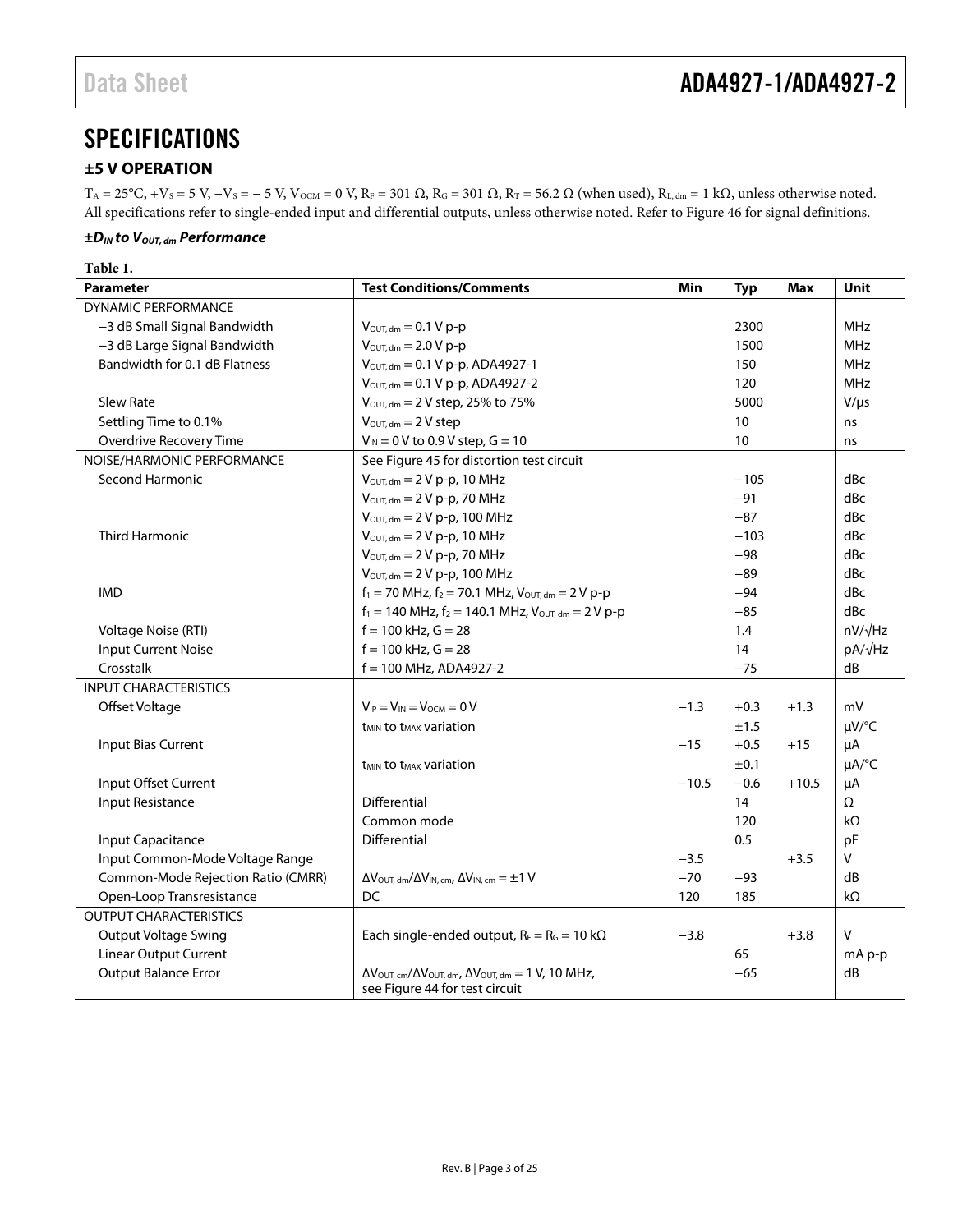### *VOCM to VOUT, cm Performance*

## **Table 2.**

| <b>Parameter</b>                  | <b>Test Conditions/Comments</b>                                                               | Min   | <b>Typ</b> | Max    | <b>Unit</b>    |
|-----------------------------------|-----------------------------------------------------------------------------------------------|-------|------------|--------|----------------|
| <b>VOCM DYNAMIC PERFORMANCE</b>   |                                                                                               |       |            |        |                |
| Small Signal -3 dB Bandwidth      | $V_{\text{OUT, cm}} = 100 \text{ mV p-p}$                                                     |       | 1300       |        | <b>MHz</b>     |
| Slew Rate                         | $V_{IN} = -1.0 V$ to +1.0 V, 25% to 75%                                                       |       | 1000       |        | $V/\mu s$      |
| Input Voltage Noise (RTI)         | $f = 100$ kHz                                                                                 |       | 15         |        | $nV/\sqrt{Hz}$ |
| <b>VOCM INPUT CHARACTERISTICS</b> |                                                                                               |       |            |        |                |
| Input Voltage Range               |                                                                                               |       | $\pm$ 3.5  |        | ν              |
| Input Resistance                  |                                                                                               | 3.8   | 5.0        | 7.5    | $k\Omega$      |
| Input Offset Voltage              | $V_{OS, cm} = V_{OUT, cm}$ , $V_{DIN+} = V_{DIN-} = +V_S/2$                                   | $-10$ | $-2$       | $+5.2$ | mV             |
| <b>VOCM CMRR</b>                  | $\Delta V_{\text{OUT, dm}}/\Delta V_{\text{OCM}}$ , $\Delta V_{\text{OCM}} = \pm 1 \text{ V}$ | $-70$ | $-97$      |        | dB             |
| Gain                              | $\Delta V_{\text{OUT, cm}}/\Delta V_{\text{OCM}}$ , $\Delta V_{\text{OCM}} = \pm 1 \text{ V}$ | 0.90  | 0.97       | 1.00   | V/V            |

#### *General Performance*

**Table 3.** 

| <b>Parameter</b>                  | <b>Test Conditions/Comments</b>                                               | Min    | <b>Typ</b> | Max    | <b>Unit</b>            |
|-----------------------------------|-------------------------------------------------------------------------------|--------|------------|--------|------------------------|
| <b>POWER SUPPLY</b>               |                                                                               |        |            |        |                        |
| <b>Operating Range</b>            |                                                                               | 4.5    |            | 11.0   | v                      |
| Quiescent Current per Amplifier   |                                                                               |        | 20.0       | 22.1   | mA                     |
|                                   | <b>t<sub>MIN</sub></b> to t <sub>MAX</sub> variation                          |        | ±9.0       |        | $\mu A$ <sup>o</sup> C |
|                                   | Powered down                                                                  |        |            | 2.4    | mA                     |
| Power Supply Rejection Ratio      | $\Delta V_{\text{OUT. dm}}/\Delta V_{\text{S}}$ , $\Delta V_{\text{S}} = 1$ V | $-70$  | $-89$      |        | dB                     |
| POWER-DOWN (PD)                   |                                                                               |        |            |        |                        |
| PD Input Voltage                  | Powered down                                                                  |        | < 1.8      |        | ٧                      |
|                                   | Enabled                                                                       |        | >3.2       |        | ٧                      |
| Turn-Off Time                     | To 0.1%                                                                       |        | 15         |        | μs                     |
| Turn-On Time                      | To 0.1%                                                                       |        | 400        |        | ns                     |
| PD Pin Bias Current per Amplifier |                                                                               |        |            |        |                        |
| Enabled                           | $\overline{PD} = 5V$                                                          | $-2$   |            | $+2$   | μA                     |
| <b>Disabled</b>                   | $\overline{PD} = 0V$                                                          | $-110$ |            | $-90$  | μA                     |
| OPERATING TEMPERATURE RANGE       |                                                                               | $-40$  |            | $+105$ | °C                     |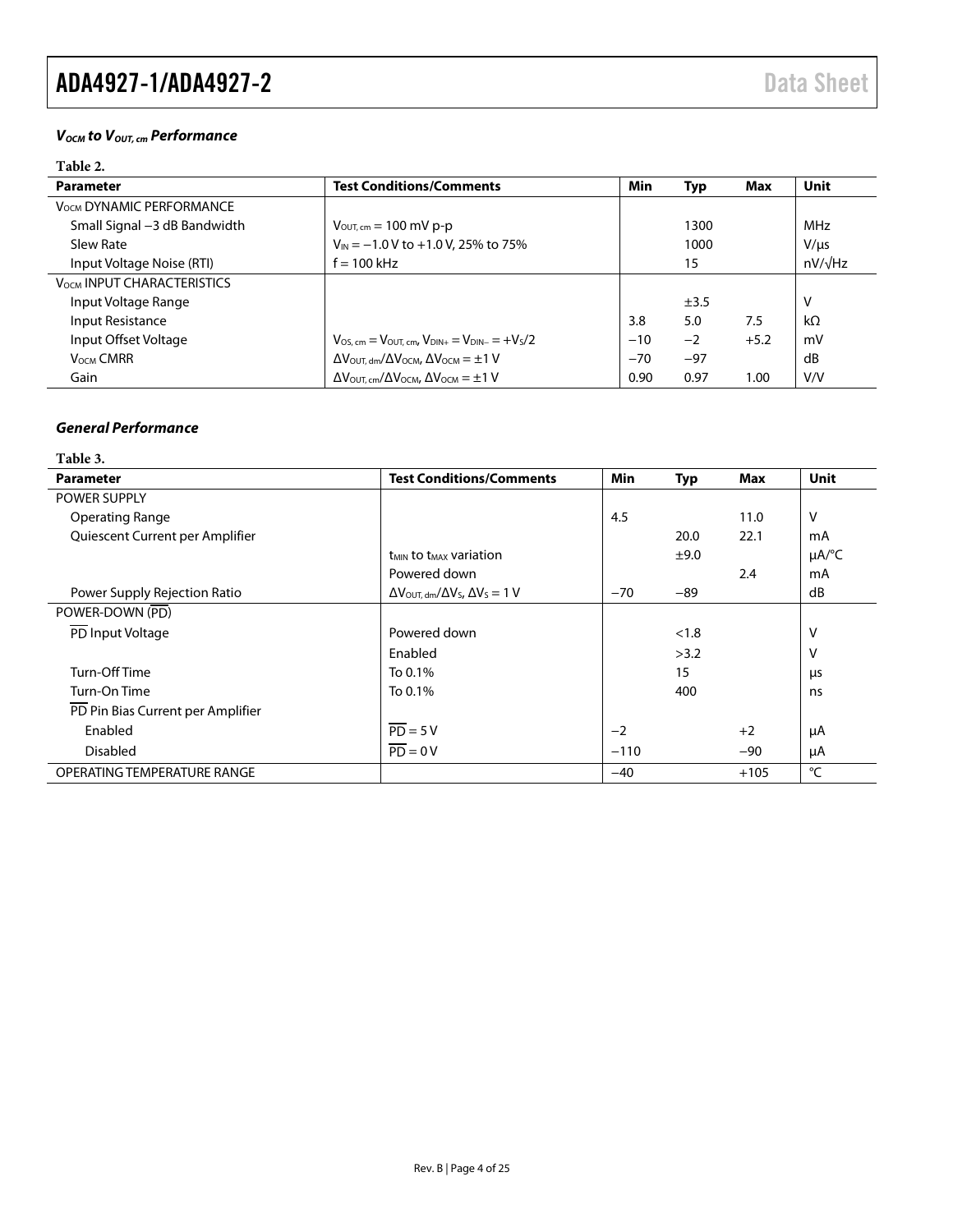## <span id="page-4-0"></span>**+5 V OPERATION**

 $T_A = 25^{\circ}C$ , +Vs = 5 V, -Vs = 0 V, V<sub>OCM</sub> = 2.5 V, R<sub>F</sub> = 301  $\Omega$ , R<sub>G</sub> = 301  $\Omega$ , R<sub>T</sub> = 56.2  $\Omega$  (when used), R<sub>L, dm</sub> = 1 k $\Omega$ , unless otherwise noted. All specifications refer to single-ended input and differential outputs, unless otherwise noted. Refer to [Figure 46](#page-16-2) for signal definitions.

#### *±DIN to VOUT, dm Performance*

| <b>Parameter</b>                | <b>Test Conditions/Comments</b>                                                                                                      | Min     | <b>Typ</b> | <b>Max</b> | <b>Unit</b>            |
|---------------------------------|--------------------------------------------------------------------------------------------------------------------------------------|---------|------------|------------|------------------------|
| <b>DYNAMIC PERFORMANCE</b>      |                                                                                                                                      |         |            |            |                        |
| -3 dB Small Signal Bandwidth    | $V_{\text{OUT, dm}} = 0.1 V p-p$                                                                                                     |         | 2000       |            | <b>MHz</b>             |
| -3 dB Large Signal Bandwidth    | $V_{\text{OUT, dm}} = 2.0 V p-p$                                                                                                     |         | 1300       |            | <b>MHz</b>             |
| Bandwidth for 0.1 dB Flatness   | $V_{\text{OUT, dm}} = 0.1 V p-p$ , ADA4927-1                                                                                         |         | 150        |            | <b>MHz</b>             |
|                                 | $V_{\text{OUT, dm}} = 0.1 V p-p$ , ADA4927-2                                                                                         |         | 110        |            | <b>MHz</b>             |
| Slew Rate                       | $V_{\text{OUT, dm}} = 2 V$ step, 25% to 75%                                                                                          |         | 4200       |            | $V/\mu s$              |
| Settling Time to 0.1%           | $V_{\text{OUT, dm}} = 2 V$ step                                                                                                      |         | 10         |            | ns                     |
| Overdrive Recovery Time         | $V_{IN} = 0 V$ to 0.15 V step, $G = 10$                                                                                              |         | 10         |            | ns                     |
| NOISE/HARMONIC PERFORMANCE      | See Figure 45 for distortion test circuit                                                                                            |         |            |            |                        |
| <b>Second Harmonic</b>          | $V_{\text{OUT, dm}} = 2 V p-p$ , 10 MHz                                                                                              |         | $-104$     |            | dBc                    |
|                                 | $V_{\text{OUT, dm}} = 2 V p-p$ , 70 MHz                                                                                              |         | $-91$      |            | dBc                    |
|                                 | $V_{\text{OUT, dm}} = 2 V p-p$ , 100 MHz                                                                                             |         | $-86$      |            | dBc                    |
| <b>Third Harmonic</b>           | $V_{\text{OUT, dm}} = 2 V p-p$ , 10 MHz                                                                                              |         | $-95$      |            | dBc                    |
|                                 | $V_{\text{OUT, dm}} = 2 V p-p$ , 70 MHz                                                                                              |         | $-80$      |            | dBc                    |
|                                 | $V_{\text{OUT, dm}} = 2 V p-p$ , 100 MHz                                                                                             |         | $-76$      |            | dBc                    |
| <b>IMD</b>                      | $f_1 = 70$ MHz, $f_2 = 70.1$ MHz, $V_{\text{OUT, dm}} = 2 V p-p$                                                                     |         | $-93$      |            | dBc                    |
|                                 | $f_1 = 140$ MHz, $f_2 = 140.1$ MHz, $V_{\text{OUT, dm}} = 2 V p-p$                                                                   |         | $-84$      |            | dBc                    |
| Voltage Noise (RTI)             | $f = 100$ kHz, $G = 28$                                                                                                              |         | 1.4        |            | $nV/\sqrt{Hz}$         |
| <b>Input Current Noise</b>      | $f = 100$ kHz, $G = 28$                                                                                                              |         | 19         |            | pA/√Hz                 |
| Crosstalk                       | $f = 100$ MHz, ADA4927-2                                                                                                             |         | $-75$      |            | dB                     |
| <b>INPUT CHARACTERISTICS</b>    |                                                                                                                                      |         |            |            |                        |
| Offset Voltage                  | $V_{IP} = V_{IN} = V_{OCM} = 0 V$                                                                                                    | $-1.3$  | $+0.3$     | $+1.3$     | mV                     |
|                                 | <b>t<sub>MIN</sub></b> to t <sub>MAX</sub> variation                                                                                 |         | ±1.5       |            | µV/°C                  |
| <b>Input Bias Current</b>       |                                                                                                                                      | $-30$   | $-12$      | $+4.0$     | μA                     |
|                                 | <b>t<sub>MIN</sub></b> to t <sub>MAX</sub> variation                                                                                 |         | ±0.12      |            | $\mu A$ <sup>o</sup> C |
| Input Offset Current            |                                                                                                                                      | $-10.5$ | $-0.8$     | $+10.5$    | μA                     |
| Input Resistance                | Differential                                                                                                                         |         | 14         |            | Ω                      |
|                                 | Common mode                                                                                                                          |         | 120        |            | kΩ                     |
| Input Capacitance               | Differential                                                                                                                         |         | 0.5        |            | pF                     |
| Input Common-Mode Voltage Range |                                                                                                                                      | 1.3     |            | 3.7        | V                      |
| <b>CMRR</b>                     | $\Delta V_{\text{OUT. dm}}/\Delta V_{\text{IN. cm}}$ , $\Delta V_{\text{IN. cm}} = \pm 1 \text{ V}$                                  | $-70$   | $-96$      |            | dB                     |
| Open-Loop Transresistance       | DC                                                                                                                                   | 120     | 185        |            | kΩ                     |
| <b>OUTPUT CHARACTERISTICS</b>   |                                                                                                                                      |         |            |            |                        |
| <b>Output Voltage Swing</b>     | Each single-ended output                                                                                                             | $+1.0$  |            | $+4.0$     | $\mathsf{V}$           |
| Linear Output Current           |                                                                                                                                      |         | 50         |            | mA p-p                 |
| <b>Output Balance Error</b>     | $\Delta V_{\text{OUT, cm}}/\Delta V_{\text{OUT, dm}}$ , $\Delta V_{\text{OUT, dm}} = 1$ V, 10 MHz,<br>see Figure 44 for test circuit |         | $-65$      |            | dB                     |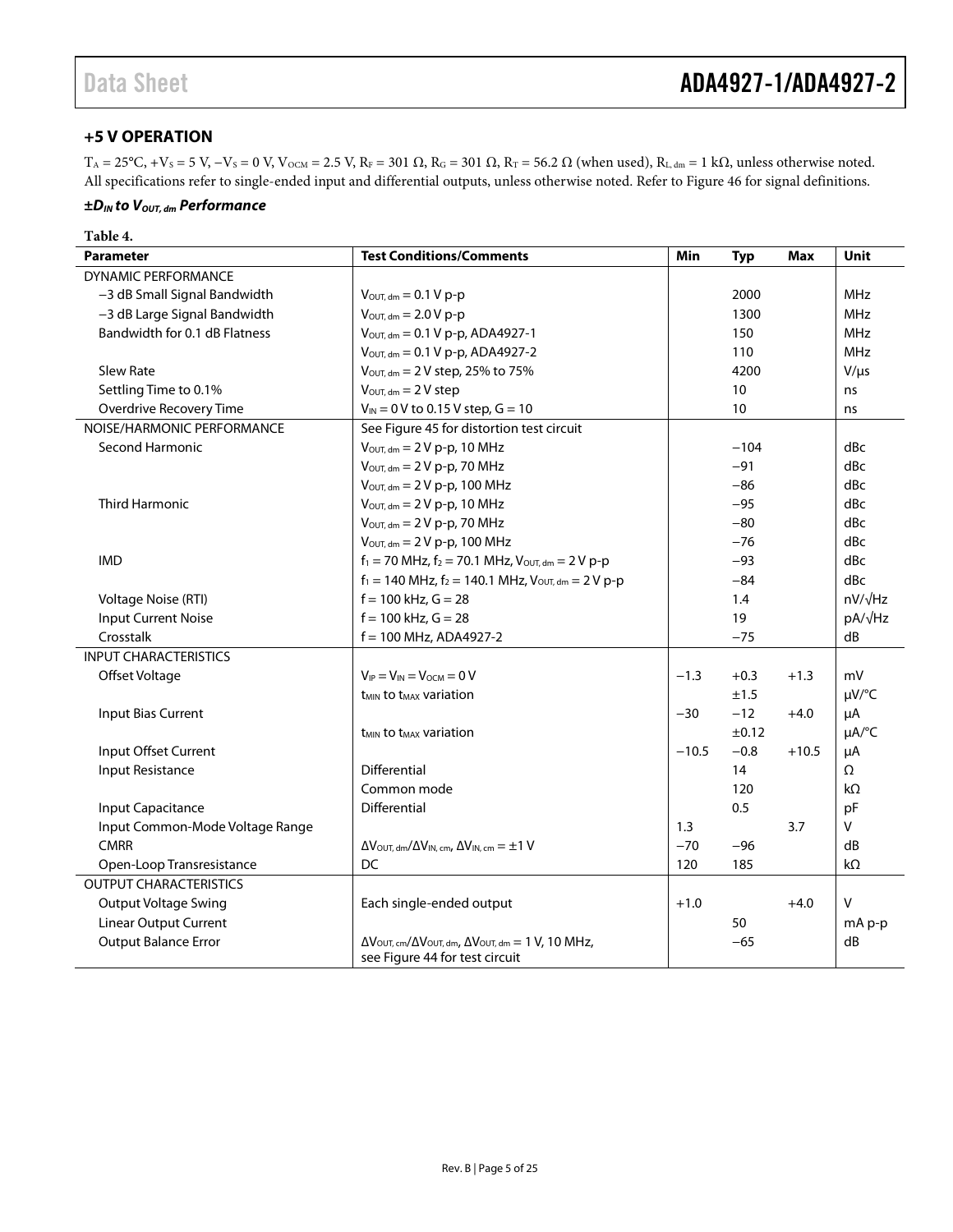### *VOCM to VOUT, cm Performance*

## **Table 5.**

| <b>Parameter</b>                  | <b>Test Conditions/Comments</b>                                                               | Min    | Typ          | Max   | <b>Unit</b>    |
|-----------------------------------|-----------------------------------------------------------------------------------------------|--------|--------------|-------|----------------|
| <b>VOCM DYNAMIC PERFORMANCE</b>   |                                                                                               |        |              |       |                |
| Small signal -3 dB Bandwidth      | $V_{\text{OUT, cm}} = 100 \text{ mV p-p}$                                                     |        | 1300         |       | MHz            |
| Slew Rate                         | $V_{IN}$ = 1.5 V to 3.5 V, 25% to 75%                                                         |        | 1000         |       | $V/ \mu s$     |
| Input Voltage Noise (RTI)         | $f = 100$ kHz                                                                                 |        | 15           |       | $nV/\sqrt{Hz}$ |
| <b>VOCM INPUT CHARACTERISTICS</b> |                                                                                               |        |              |       |                |
| Input Voltage Range               |                                                                                               |        | 1.5 to $3.5$ |       | v              |
| Input Resistance                  |                                                                                               | 3.8    | 5.0          | 7.5   | $k\Omega$      |
| Input Offset Voltage              | $V_{.05 \text{ cm}} = V_{.011 \text{ cm}}$ , $V_{.01N+} = V_{.01N-} = +V_{.5}/2$              | $-5.0$ | $+2.0$       | $+10$ | mV             |
| <b>VOCM CMRR</b>                  | $\Delta V_{\text{OUT. dm}}/\Delta V_{\text{OCM}}$ , $\Delta V_{\text{OCM}} = \pm 1 \text{ V}$ | $-70$  | $-100$       |       | dB             |
| Gain                              | $\Delta V_{\text{OUT. cm}}/\Delta V_{\text{OCM}}$ , $\Delta V_{\text{OCM}} = \pm 1 \text{ V}$ | 0.90   | 0.97         | 1.00  | V/V            |

## *General Performance*

**Table 6.** 

| <b>Parameter</b>                  | <b>Test Conditions/Comments</b>                                               | Min    | <b>Typ</b> | Max    | <b>Unit</b>            |
|-----------------------------------|-------------------------------------------------------------------------------|--------|------------|--------|------------------------|
| <b>POWER SUPPLY</b>               |                                                                               |        |            |        |                        |
| <b>Operating Range</b>            |                                                                               | 4.5    |            | 11.0   | V                      |
| Quiescent Current per Amplifier   |                                                                               |        | 20         | 21.6   | mA                     |
|                                   | <b>t<sub>MIN</sub></b> to t <sub>MAX</sub> variation                          |        | ±7.0       |        | $\mu A$ <sup>o</sup> C |
|                                   | Powered down                                                                  |        |            | 0.6    | mA                     |
| Power Supply Rejection Ratio      | $\Delta V_{\text{OUT. dm}}/\Delta V_{\text{S}}$ , $\Delta V_{\text{S}} = 1$ V | $-70$  | $-89$      |        | dB                     |
| POWER-DOWN (PD)                   |                                                                               |        |            |        |                        |
| PD Input Voltage                  | Powered down                                                                  |        | < 1.7      |        | V                      |
|                                   | Enabled                                                                       |        | >3.0       |        | V                      |
| Turn-Off Time                     |                                                                               |        | 20         |        | μs                     |
| Turn-On Time                      |                                                                               |        | 500        |        | ns                     |
| PD Pin Bias Current per Amplifier |                                                                               |        |            |        |                        |
| Enabled                           | $\overline{PD} = 5V$                                                          | $-2$   |            | $+2$   | μA                     |
| <b>Disabled</b>                   | $\overline{PD} = 0V$                                                          | $-105$ |            | $-95$  | μA                     |
| OPERATING TEMPERATURE RANGE       |                                                                               | $-40$  |            | $+105$ | °C                     |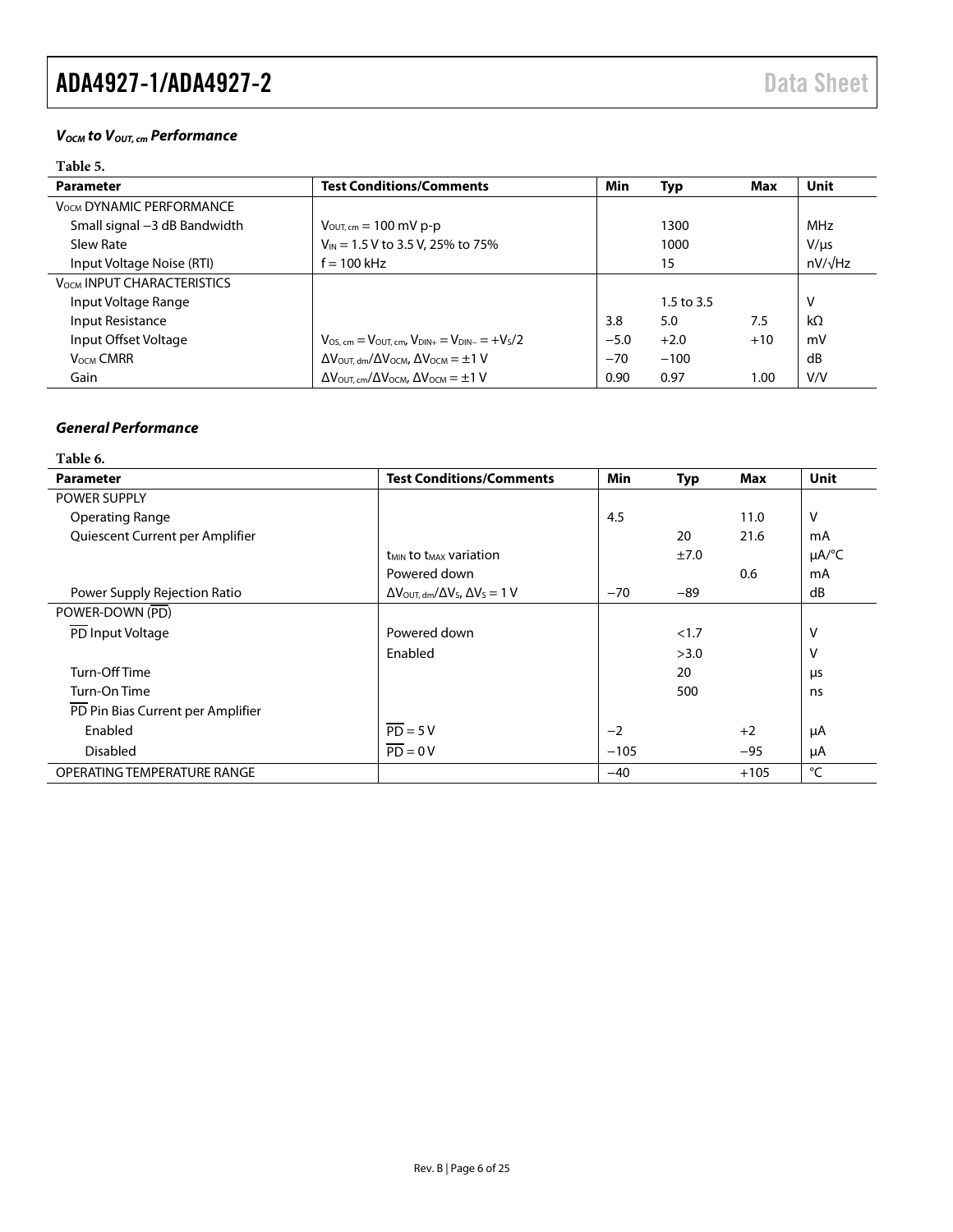## <span id="page-6-0"></span>ABSOLUTE MAXIMUM RATINGS

#### **Table 7.**

| <b>Parameter</b>                     | Rating                               |
|--------------------------------------|--------------------------------------|
| Supply Voltage                       | 11V                                  |
| <b>Power Dissipation</b>             | See Figure 4                         |
| Input Currents +IN, -IN, PD          | $±5$ mA                              |
| Storage Temperature Range            | $-65^{\circ}$ C to +125 $^{\circ}$ C |
| <b>Operating Temperature Range</b>   | $-40^{\circ}$ C to $+105^{\circ}$ C  |
| Lead Temperature (Soldering, 10 sec) | $300^{\circ}$ C                      |
| Junction Temperature                 | $150^{\circ}$ C                      |

<span id="page-6-1"></span>Stresses at or above those listed under Absolute Maximum

Ratings may cause permanent damage to the product. This is a stress rating only; functional operation of the product at these or any other conditions above those indicated in the operational section of this specification is not implied. Operation beyond the maximum operating conditions for extended periods may affect product reliability.

## **THERMAL RESISTANCE**

 $\theta_{JA}$  is specified for the device (including exposed pad) soldered to a high thermal conductivity 2s2p circuit board, as described in EIA/JESD 51-7.

#### **Table 8.**

| Package Type                | $\theta$ ja | Unit |
|-----------------------------|-------------|------|
| 16-Lead LFCSP (Exposed Pad) | 87          | °C/W |
| 24-Lead LFCSP (Exposed Pad) | 47          | °C/W |

## <span id="page-6-2"></span>**MAXIMUM POWER DISSIPATION**

<span id="page-6-4"></span>The maximum safe power dissipation in the ADA4927 package is limited by the associated rise in junction temperature  $(T<sub>J</sub>)$  on the die. At approximately 150°C, which is the glass transition temperature, the plastic changes the properties. Even temporarily exceeding this temperature limit can change the stresses that the package exerts on the die, permanently shifting the parametric performance of the ADA4927. Exceeding a junction temperature of 150°C for an extended period can result in changes in the silicon devices, potentially causing failure.

The power dissipated in the package  $(P_D)$  is the sum of the quiescent power dissipation and the power dissipated in the package due to the load drive. The quiescent power is the voltage between the supply pins  $(V_s)$  times the quiescent current  $(I_s)$ . The power dissipated due to the load drive depends upon the particular application. The power due to load drive is calculated by multiplying the load current by the associated voltage drop across the device. RMS voltages and currents must be used in these calculations.

Airflow increases heat dissipation, effectively reducing  $\theta_{JA}$ . In addition, more metal directly in contact with the package leads/ exposed pad from metal traces, throughholes, ground, and power planes reduces  $\theta_{JA}$ .

[Figure 4](#page-6-5) shows the maximum safe power dissipation in the package vs. the ambient temperature for the single 16-lead LFCSP (87°C/W) and the dual 24-lead LFCSP (47°C/W) on a JEDEC standard

4-layer board with the exposed pad soldered to a PCB pad that is connected to a solid plane.



*Figure 4. Maximum Power Dissipation vs. Ambient Temperature for a 4-Layer Board*

#### <span id="page-6-5"></span><span id="page-6-3"></span>**ESD CAUTION**



ESD (electrostatic discharge) sensitive device. Charged devices and circuit boards can discharge without detection. Although this product features patented or proprietary protection circuitry, damage may occur on devices subjected to high energy ESD. Therefore, proper ESD precautions should be taken to avoid performance degradation or loss of functionality.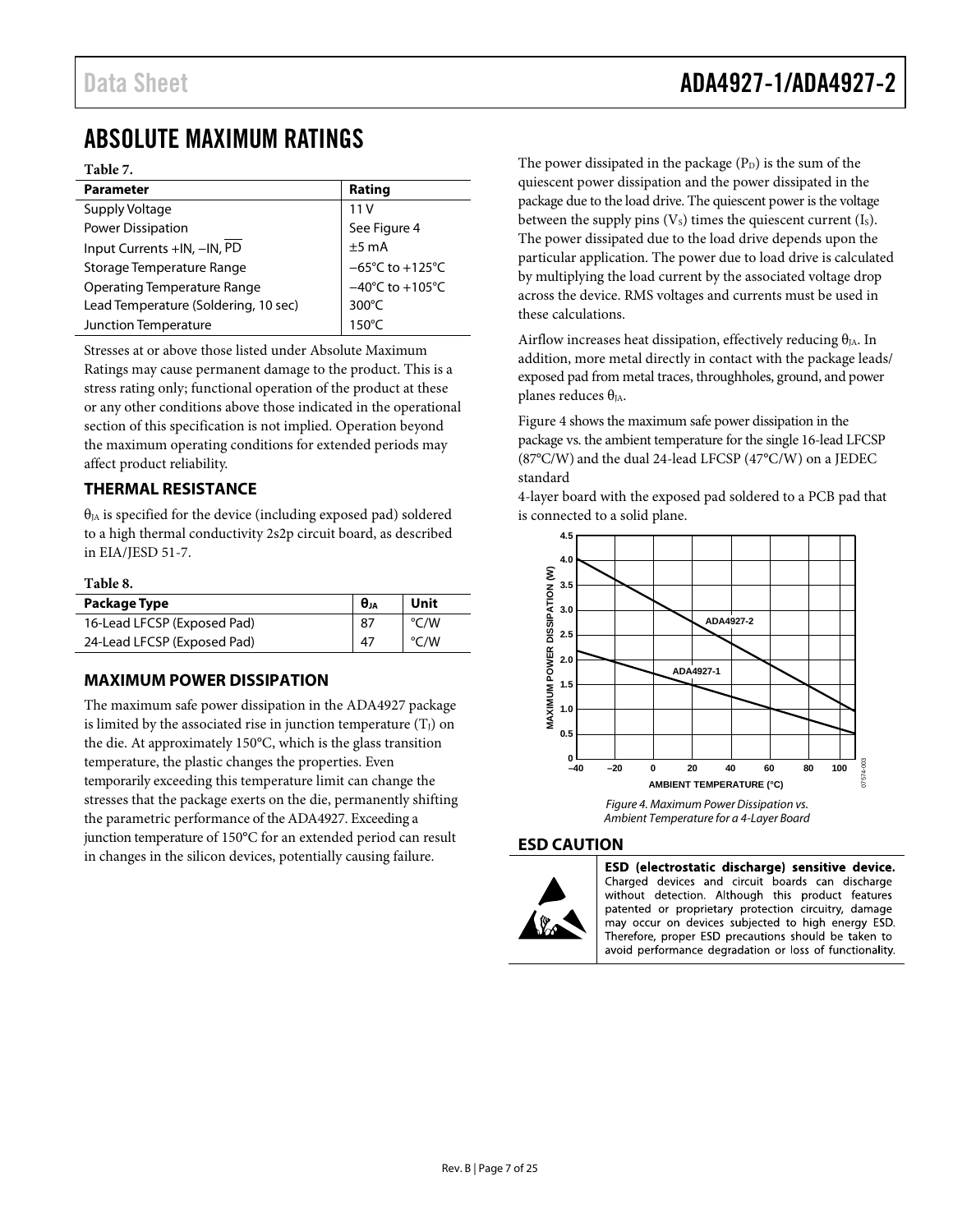## <span id="page-7-0"></span>PIN CONFIGURATIONS AND FUNCTION DESCRIPTIONS



Figure 5. ADA4927-1 Pin Configuration

#### **Table 9. ADA4927-1 Pin Function Descriptions**

| Pin No.   | Mnemonic           | <b>Description</b>                                                             |
|-----------|--------------------|--------------------------------------------------------------------------------|
|           | $-FB$              | Negative Output for Feedback Component Connection                              |
|           | $+IN$              | Positive Input Summing Node                                                    |
|           | $-IN$              | Negative Input Summing Node                                                    |
| 4         | $+FB$              | Positive Output for Feedback Component Connection                              |
| 5 to 8    | $+VS$              | Positive Supply Voltage                                                        |
| 9         | <b>V</b> осм       | Output Common-Mode Voltage                                                     |
| 10        | $+$ OUT            | Positive Output for Load Connection                                            |
| 11        | $-$ OUT            | Negative Output for Load Connection                                            |
| 12        | $\overline{PD}$    | Power-Down Pin                                                                 |
| 13 to 16  | $-V5$              | Negative Supply Voltage                                                        |
| 17 (EPAD) | Exposed Pad (EPAD) | Connect the exposed pad to any plane between and including $+V_s$ and $-V_s$ . |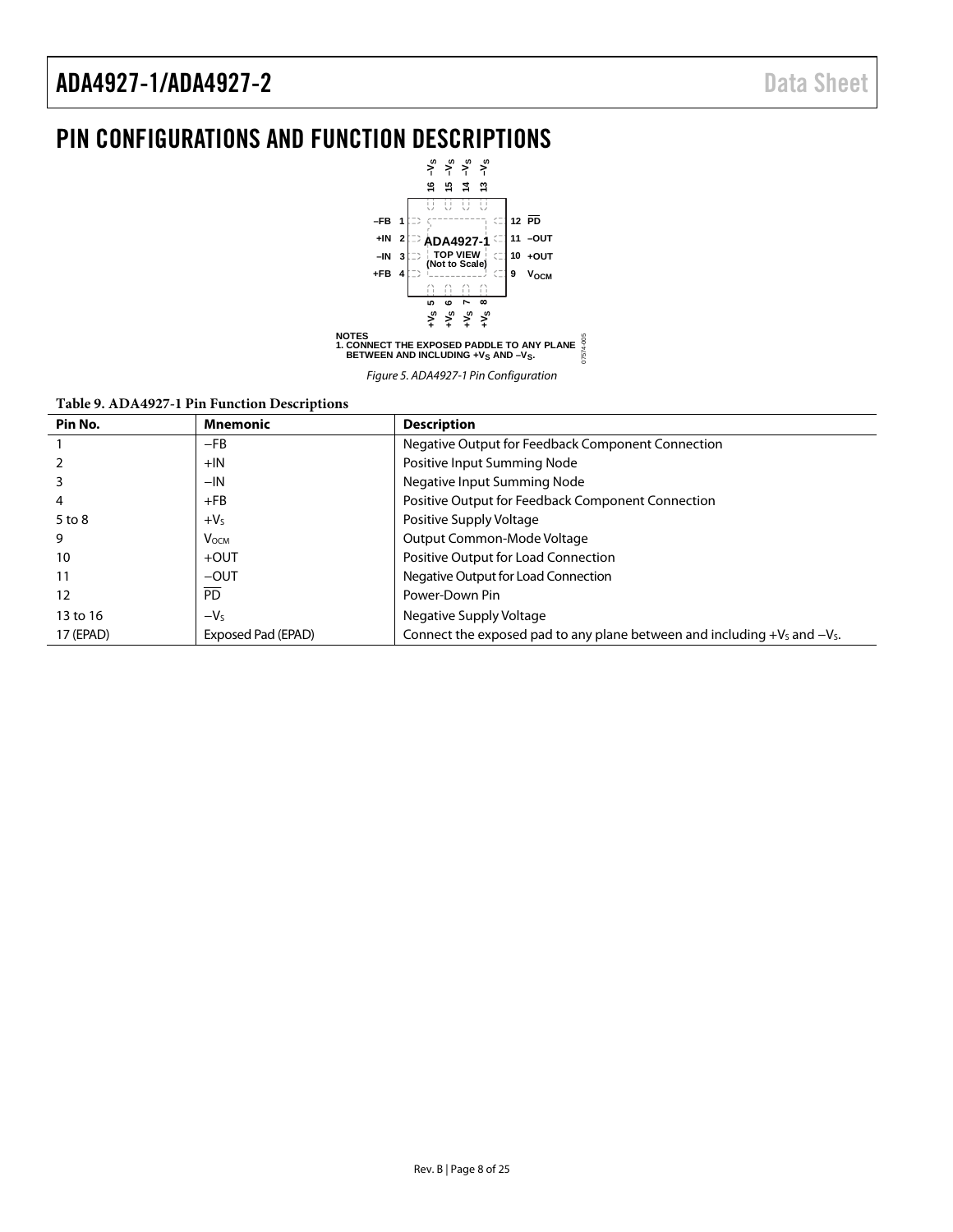

Figure 6. ADA4927-2 Pin Configuration

07574-006

| Pin No.   | <b>Mnemonic</b>             | <b>Description</b>                                                             |
|-----------|-----------------------------|--------------------------------------------------------------------------------|
|           | $-IN1$                      | Negative Input Summing Node 1                                                  |
| 2         | $+FB1$                      | Positive Output Feedback 1                                                     |
| 3, 4      | $+V_{51}$                   | Positive Supply Voltage 1                                                      |
| 5         | $-FB2$                      | Negative Output Feedback 2                                                     |
| 6         | $+IN2$                      | Positive Input Summing Node 2                                                  |
|           | $-IN2$                      | Negative Input Summing Node 2                                                  |
| 8         | $+FB2$                      | Positive Output Feedback 2                                                     |
| 9,10      | $+V_{52}$                   | Positive Supply Voltage 2                                                      |
| 11        | V <sub>OCM2</sub>           | Output Common-Mode Voltage 2                                                   |
| 12        | $+$ OUT2                    | Positive Output 2                                                              |
| 13        | $-$ OUT2                    | <b>Negative Output 2</b>                                                       |
| 14        | P <sub>D</sub> <sub>2</sub> | Power-Down Pin 2                                                               |
| 15, 16    | $-V_{S2}$                   | Negative Supply Voltage 2                                                      |
| 17        | V <sub>OCM1</sub>           | Output Common-Mode Voltage 1                                                   |
| 18        | $+$ OUT1                    | Positive Output 1                                                              |
| 19        | $-$ OUT1                    | <b>Negative Output 1</b>                                                       |
| 20        | PD <sub>1</sub>             | Power-Down Pin 1                                                               |
| 21, 22    | $-V_{51}$                   | Negative Supply Voltage 1                                                      |
| 23        | $-FB1$                      | Negative Output Feedback 1                                                     |
| 24        | $+IN1$                      | Positive Input Summing Node 1                                                  |
| 25 (EPAD) | Exposed Pad (EPAD)          | Connect the exposed pad to any plane between and including $+V_s$ and $-V_s$ . |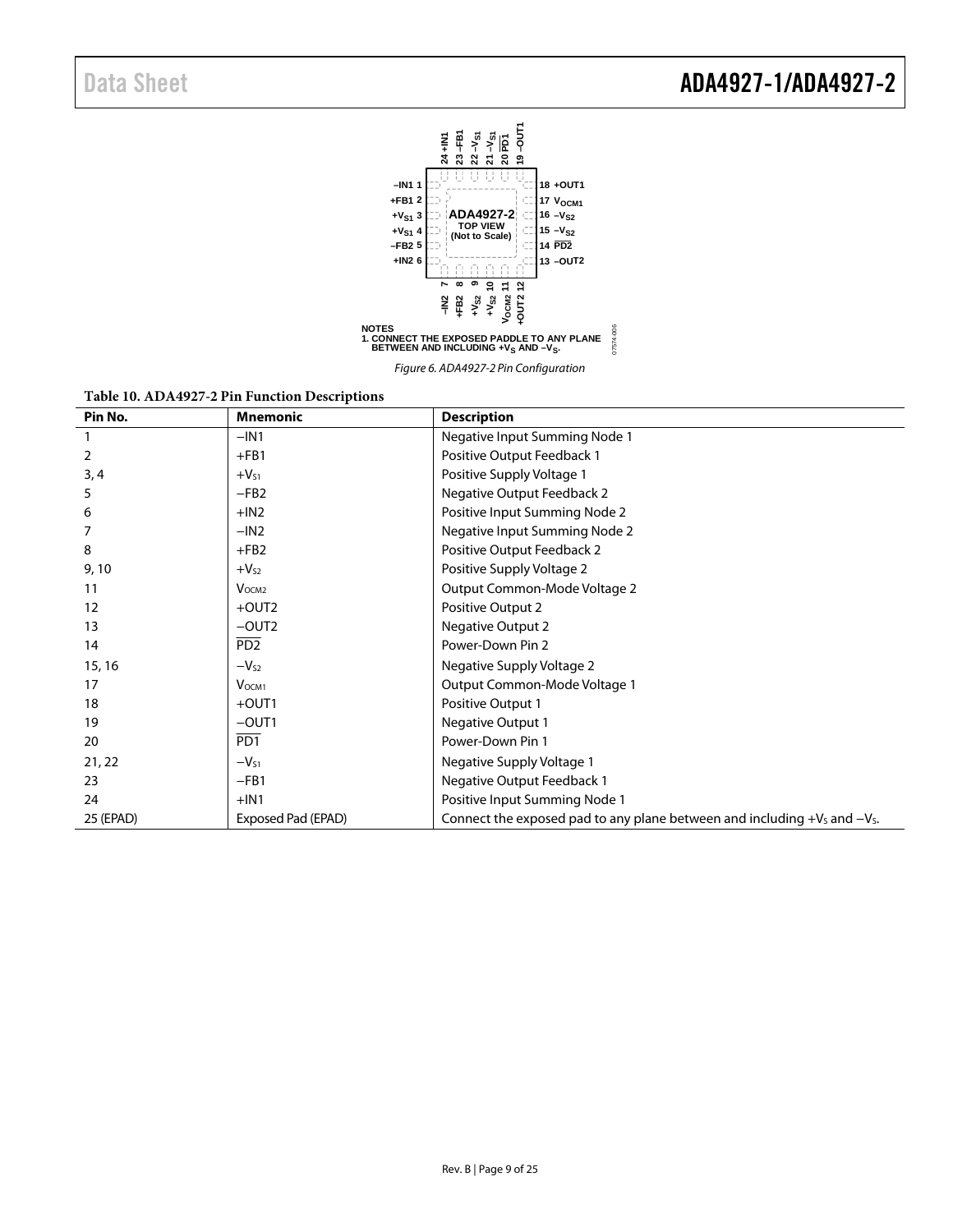## TYPICAL PERFORMANCE CHARACTERISTICS

 $T_A = 25\degree C$ ,  $+V_S = 5$  V,  $-V_S = -5$  V,  $V_{OCM} = 0$  V,  $R_G = 301 \Omega$ ,  $R_F = 301 \Omega$ ,  $R_T = 56.2 \Omega$  (when used),  $R_{L, dm} = 1$  k $\Omega$ , unless otherwise noted. Refer t[o Figure 43](#page-15-3) for basic test setup. Refer t[o Figure 46](#page-16-2) for signal definitions.



*Figure 7. Small Signal Frequency Response for Various Gains*



*Figure 8. Small Signal Frequency Response for Various Supplies*



*Figure 9. Small Signal Frequency Response for Various Temperatures*



*Figure 10. Large Signal Frequency Response for Various Gains*



*Figure 11. Large Signal Frequency Response for Various Supplies*



*Figure 12. Large Signal Frequency Response for Various Temperatures*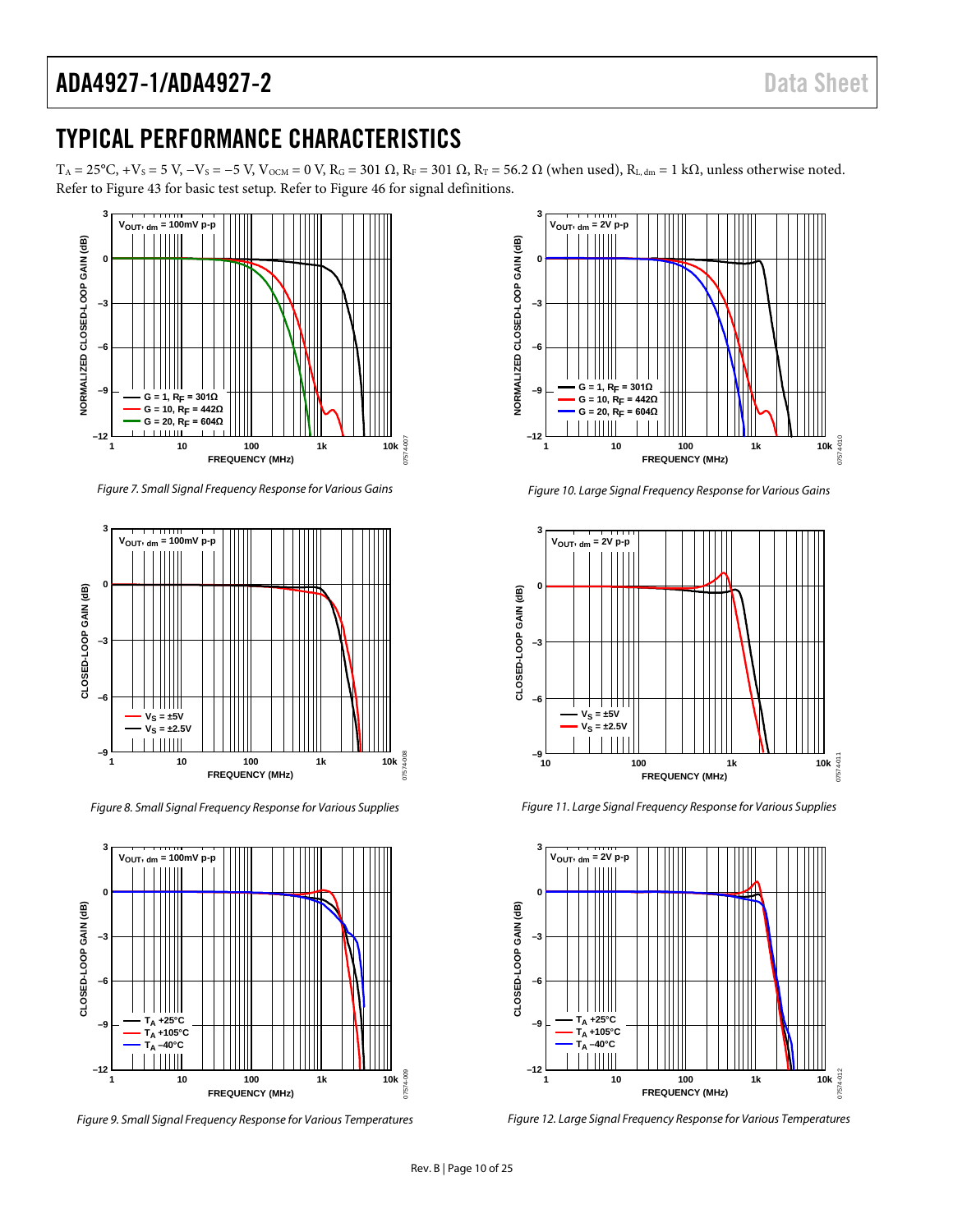

*Figure 13. Small Signal Frequency Response for Various Loads*



**Figure 14. Small Signal Frequency Response at Various V<sub>OCM</sub> Levels** 



*Figure 15. 0.1 dB Flatness Small Signal Frequency Response for Various Loads and Supplies*

# Data Sheet **ADA4927-1/ADA4927-2**



*Figure 16. Large Signal Frequency Response for Various Loads*



*Figure 17. Large Signal Frequency Response at Various V<sub>OCM</sub> Levels* 



*Figure 18. VOCM Small Signal Frequency Response at Various DC Levels*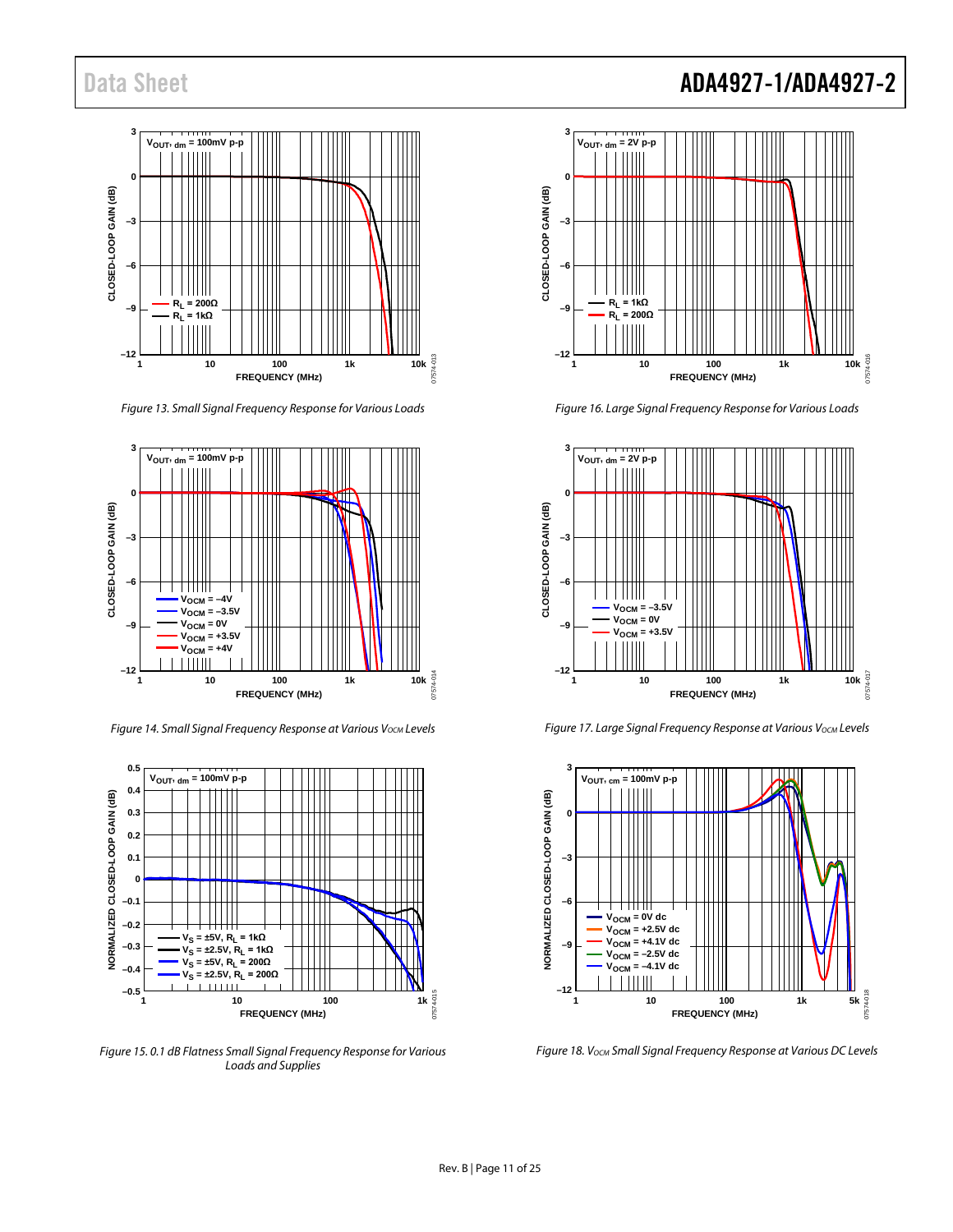

*Figure 19. Harmonic Distortion vs. Frequency at Various Loads*



*Figure 20. Harmonic Distortion vs. Frequency at Various Supplies*



*Figure 21. Harmonic Distortion vs. V<sub>OCM</sub> at 10 MHz, ±2.5 V Supplies* 



*Figure 22. Harmonic Distortion vs. Frequency at Various Gains*



*Figure 23. Harmonic Distortion vs. Vout, dm and Supply Voltage, f = 10 MHz* 



*Figure 24. Harmonic Distortion vs. V<sub>OCM</sub> at 10 MHz, ±5 V Supplies*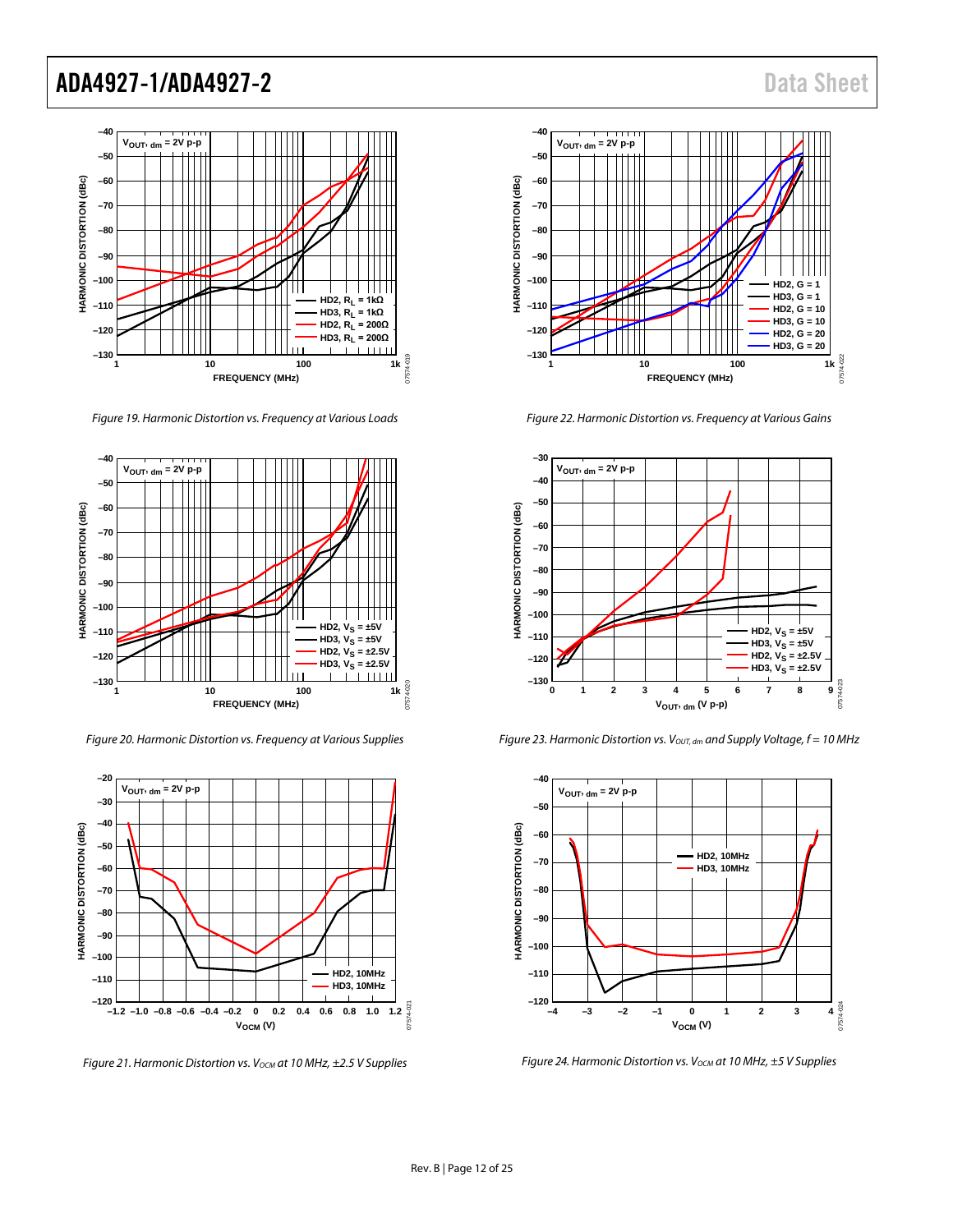

*Figure 25. Harmonic Distortion vs. Frequency at Various V<sub>OUT, dm</sub>* 



*Figure 26. Spurious-Free Dynamic Range vs. Frequency at Various Gains*



*Figure 27. CMRR vs. Frequency*

## Data Sheet **ADA4927-1/ADA4927-2**



*Figure 28. 70 MHz Intermodulation Distortion*



*Figure 29. Crosstalk vs. Frequency for ADA4927-2*



*Figure 30. Power Supply Rejection Ratio vs. Frequency*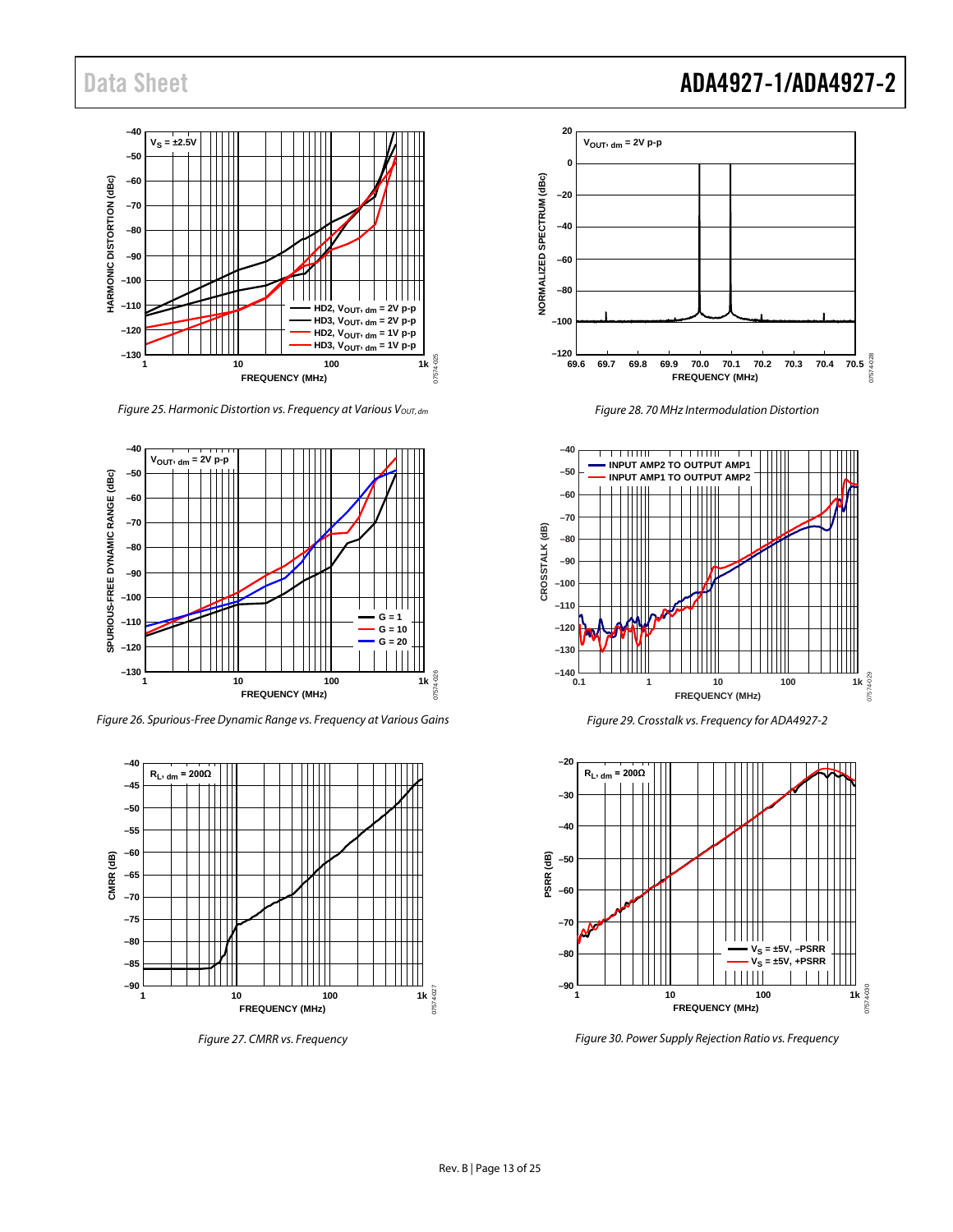

*Figure 31. Output Balance vs. Frequency*



*Figure 32. Return Loss (S11, S12) vs. Frequency*



*Figure 33. Voltage Noise Spectral Density, Referred to Input*



*Figure 34. Open-Loop Transimpedance Magnitude and Phase vs. Frequency*



*Figure 35. Closed-Loop Output Impedance Magnitude vs. Frequency at Various Supplies, G = 1*



*Figure 36. Overdrive Recovery, G = 10*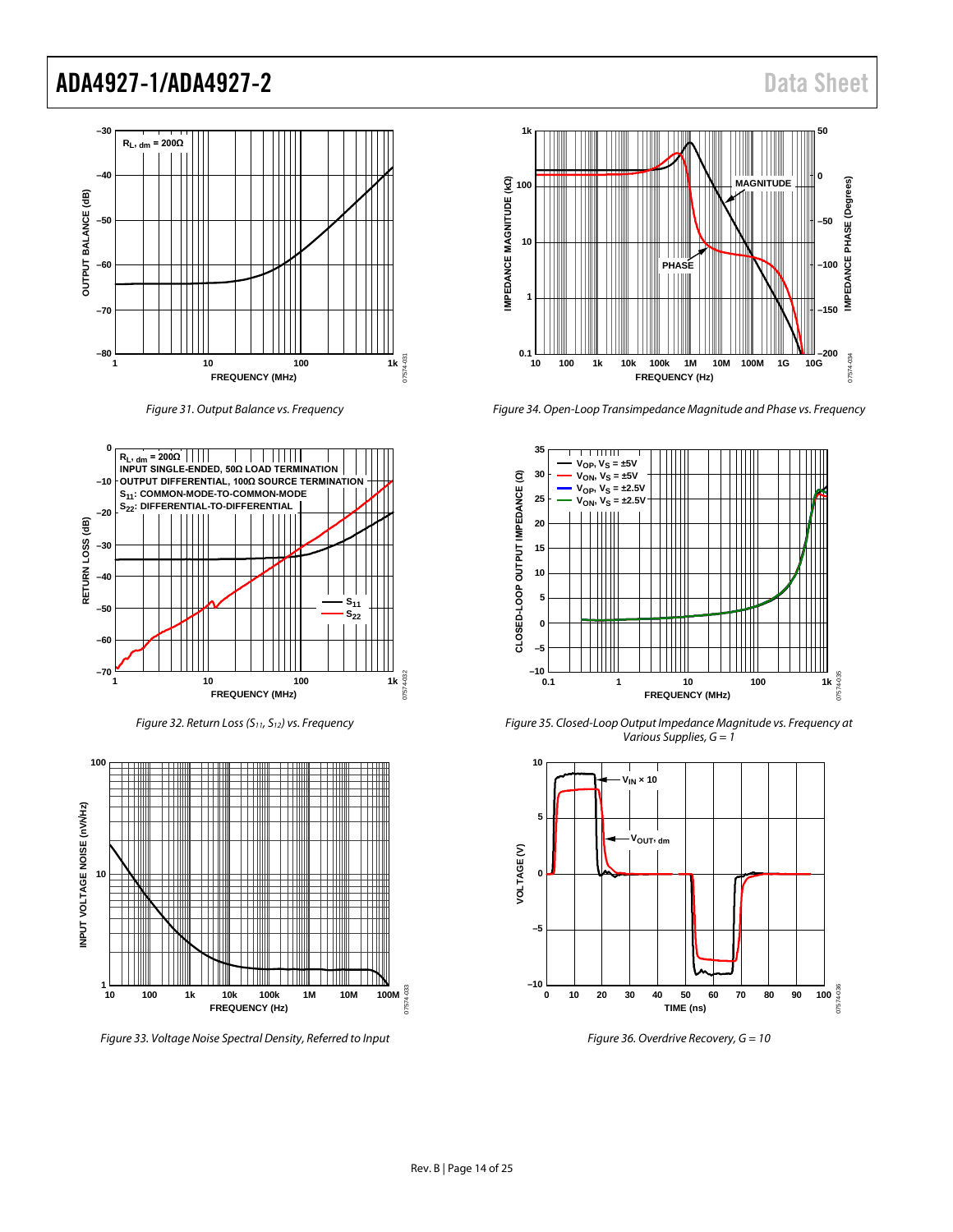

*Figure 37. Small Signal Pulse Response*



*Figure 38. VOCM Small Signal Pulse Response*







*Figure 40. Large Signal Pulse Response*



*Figure 41. VOCM Large Signal Pulse Response*

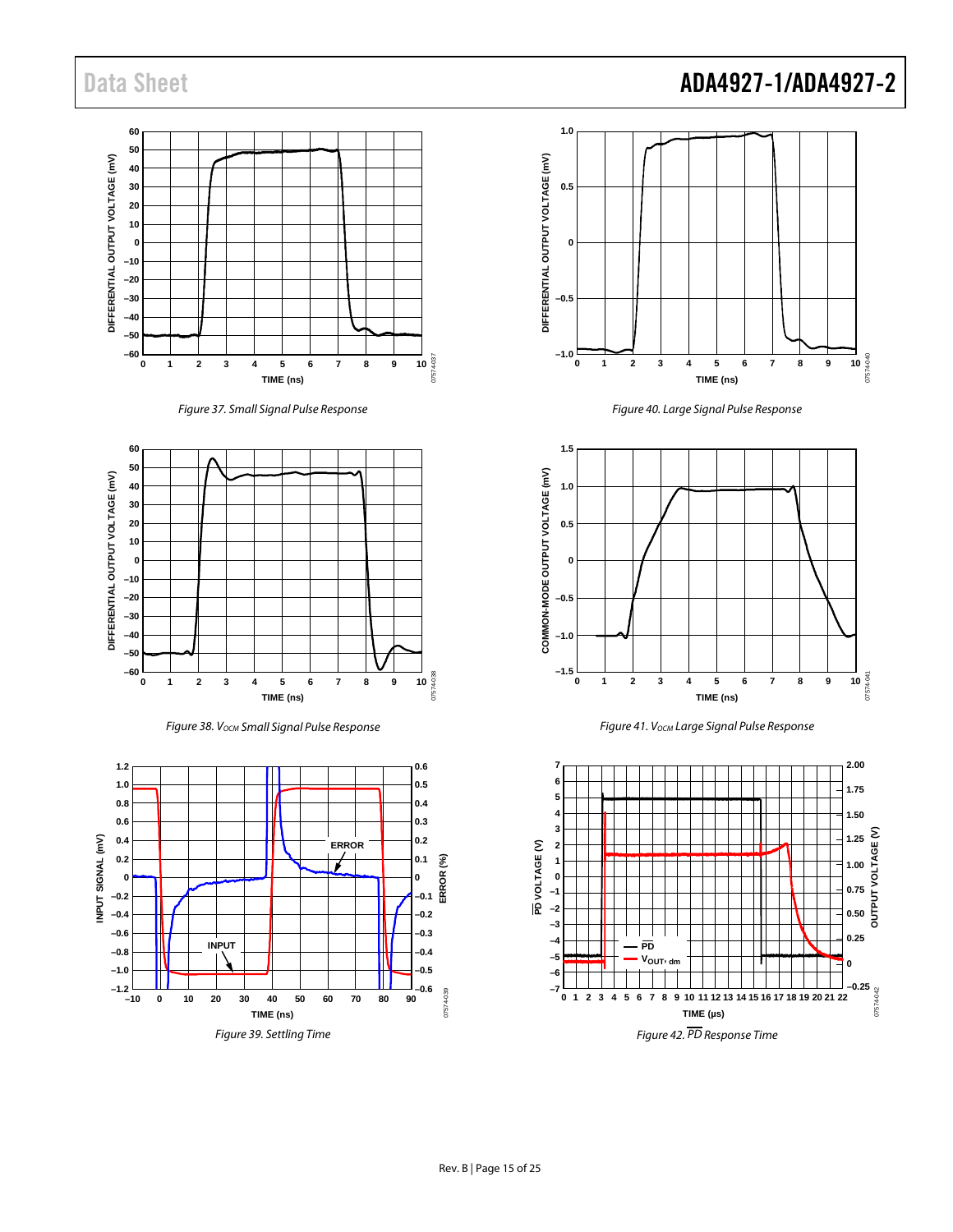## <span id="page-15-3"></span><span id="page-15-0"></span>TEST CIRCUITS







*Figure 44. Test Circuit for Output Balance, CMRR*

<span id="page-15-2"></span><span id="page-15-1"></span>

*Figure 45. Test Circuit for Distortion Measurements*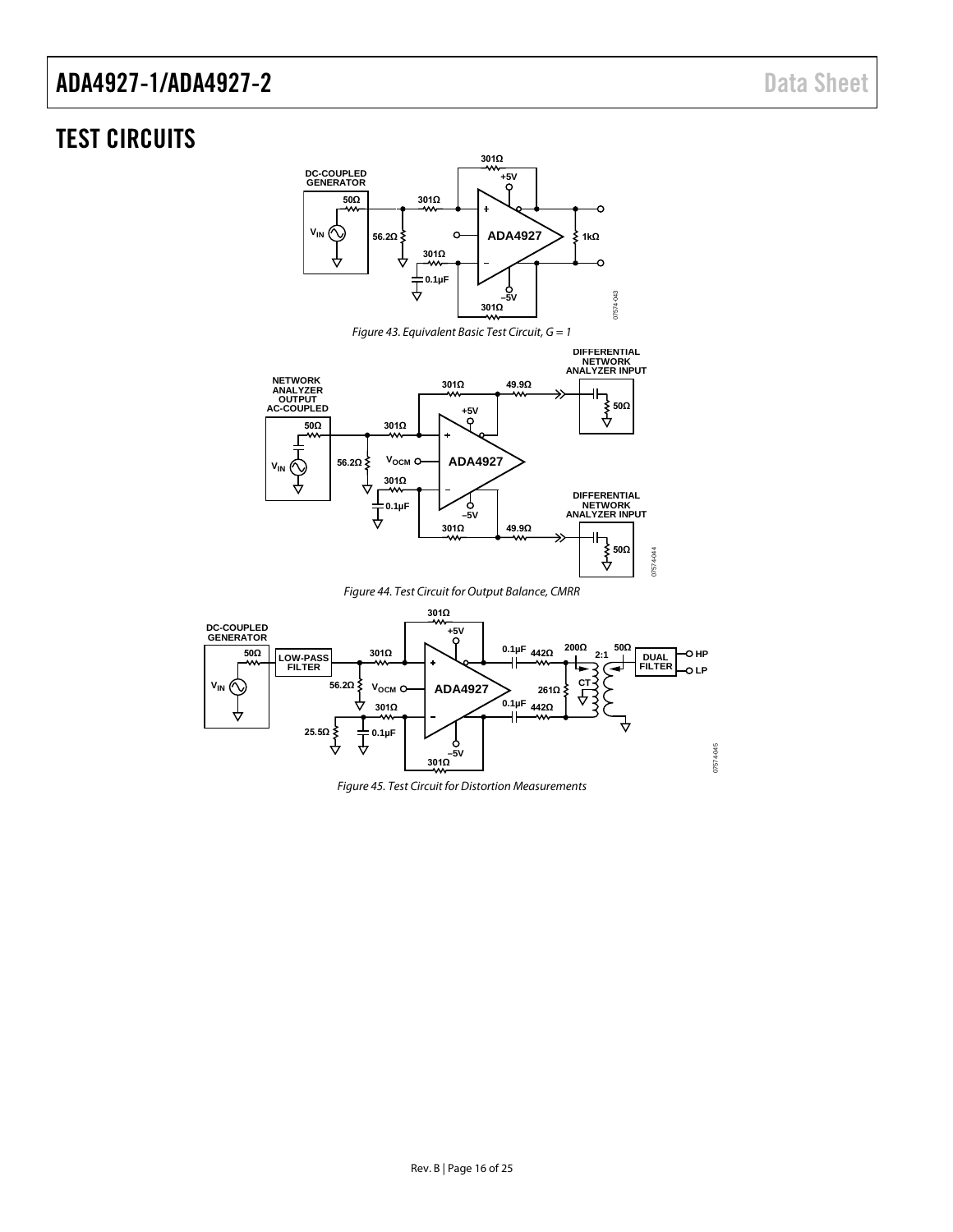## <span id="page-16-0"></span>THEORY OF OPERATION

The ADA4927 differs from conventional operational amplifiers in that it has two outputs whose voltages move in opposite directions and an additional input,  $V_{OCM}$ . Moreover, the ADA4927 uses a current feedback architecture. Like a traditional current feedback operational amplifier, the ADA4927 relies on high open-loop trans-impedance, T(s), and negative current feedback to force the outputs to the desired voltages. The ADA4927 behaves much like a standard current feedback operational amplifier and facilitates single-ended-to-differential conversions, common-mode level shifting, and amplifications of differential signals. Also, like a current feedback operational amplifier, the ADA4927 has low input impedance summing nodes, which are actually emitterfollower outputs. The ADA4927 outputs are low impedance, and the closed-loop output impedances are equal to the open-loop output impedances divided by a factor of 1 + loop gain. Because it uses current feedback, the ADA4927 manifests a nominally constant feed-back resistance, bandwidth product. In other words, the closed-loop bandwidth and stability of the ADA4927 depend primarily on the feedback resistor value. The closedloop gain equations for typical configurations are the same as those of comparable voltage feedback differential amplifiers. The chief difference is that the ADA4927 dynamic performance depends on the feed-back resistor value rather than on the noise gain. Because of this, the elements used in the feedback loops must be resistive with values that ensure stability and sufficient bandwidth.

Two feedback loops are employed to control the differential and common-mode output voltages. The differential feedback loops use a current feedback architecture with external resistors and control only the differential output voltage. The common-mode feedback loop is internal, uses voltage feedback, and controls only the common-mode output voltage. This architecture makes it easy to set the output common-mode level to any arbitrary value within the specified limits. The output common-mode voltage is forced, by the internal common-mode loop, to be equal to the voltage applied to the V<sub>OCM</sub> input.

The internal common-mode feedback loop produces outputs that are highly balanced over a wide frequency range without requiring tightly matched external components. This results in differential outputs that are very close to the ideal of being identical in amplitude and are exactly 180° apart in phase.

#### <span id="page-16-1"></span>**DEFINITION OF TERMS**



#### <span id="page-16-2"></span>**Differential Voltage**

Differential voltage refers to the difference between two node voltages. For example, the output differential voltage (or equivalently, output differential-mode voltage) is defined as

$$
V_{OUT, dm} = (V_{+OUT} - V_{-OUT})
$$

where *V+OUT* and *V−OUT* refer to the voltages at the +OUT and −OUT terminals with respect to a common ground reference. Similarly, the differential input voltage is defined as

$$
V_{I\!N,\,dm}=(+D_{I\!N}-(-D_{I\!N}))
$$

#### **Common-Mode Voltage**

Common-mode voltage refers to the average of two node voltages with respect to the local ground reference. The output common-mode voltage is defined as

 $V_{OUT, cm} = (V_{+OUT} + V_{-OUT})/2$ 

#### **Balance**

Output balance is a measure of how close the differential signals are to being equal in amplitude and opposite in phase. Output balance is most easily determined by placing a well-matched resistor divider between the differential voltage nodes and comparing the magnitude of the signal at the divider midpoint with the magnitude of the differential signal (see [Figure 44\)](#page-15-2). By this definition, output balance is the magnitude of the output common-mode voltage divided by the magnitude of the output differential mode voltage.

Output Balance Error = 
$$
\frac{\Delta V_{OUT, cm}}{\Delta V_{OUT, dm}}
$$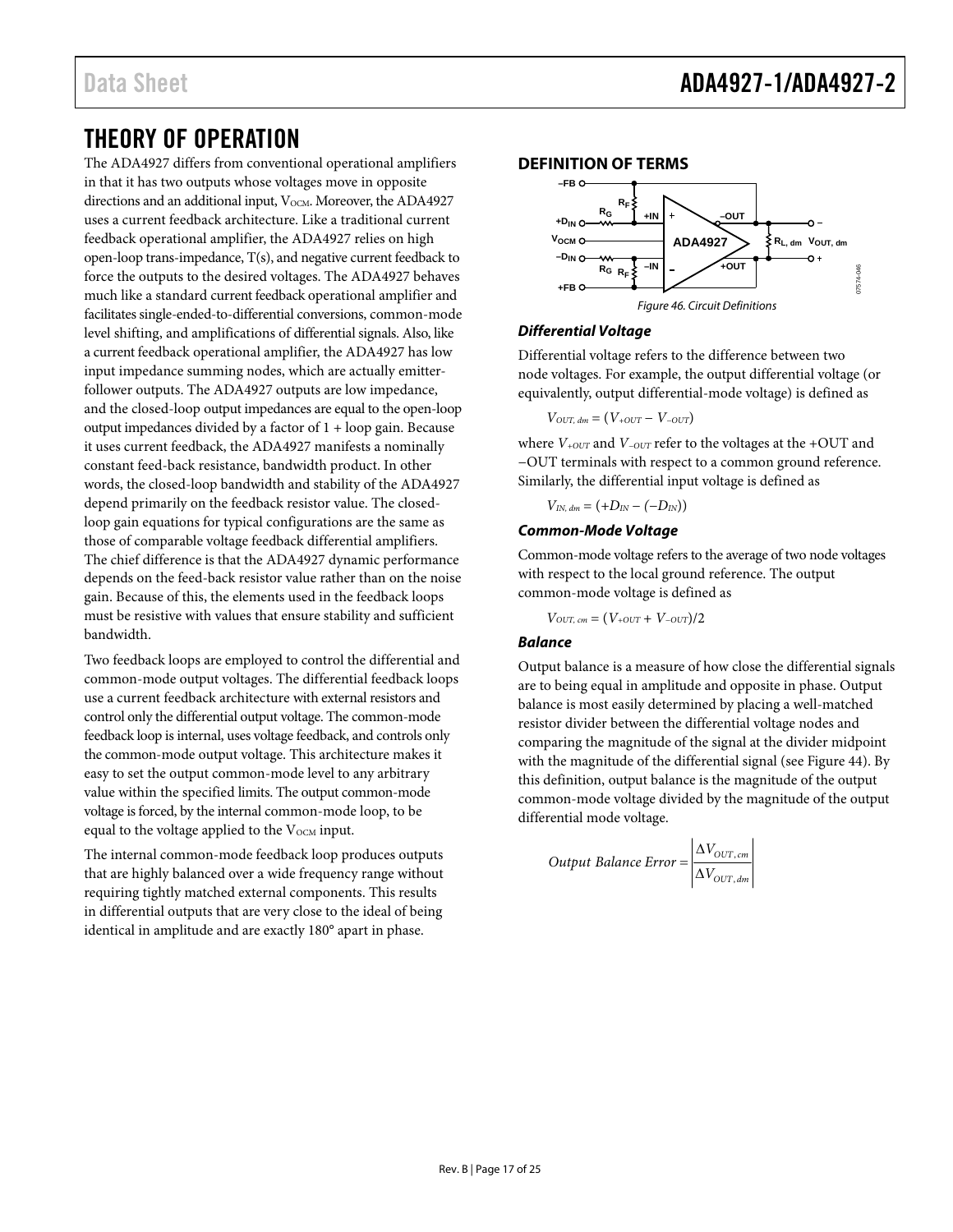## <span id="page-17-1"></span><span id="page-17-0"></span>APPLICATIONS INFORMATION **ANALYZING AN APPLICATION CIRCUIT**

The ADA4927 uses high open-loop transimpedance and negative current feedback to control the differential output voltage in such a way as to minimize the differential error currents. The differential error currents are defined as the currents that flow in and out of the differential inputs labeled +IN and −IN (see [Figure 46\)](#page-16-2). For most purposes, these currents can be assumed to be zero. The voltage between the +IN and −IN inputs is internally bootstrapped to 0 V; therefore, the voltages at the amplifier inputs are equal, and external analysis can be carried out in a similar fashion to that of voltage feedback amplifiers. Similarly, the difference between the actual output commonmode voltage and the voltage applied to  $V_{\text{OCM}}$  can also be assumed to be zero. Starting from these principles, any application circuit can be analyzed.

## <span id="page-17-2"></span>**SETTING THE CLOSED-LOOP GAIN**

Using the approach previously described, the differential gain of the circuit i[n Figure 46](#page-16-2) can be determined by

$$
\left| \frac{V_{OUT, dm}}{V_{IN, dm}} \right| = \frac{R_F}{R_G}
$$

This presumes that the input resistors (RG) and feedback resistors  $(R_F)$  on each side are of equal value.

## <span id="page-17-3"></span>**ESTIMATING THE OUTPUT NOISE VOLTAGE**

The differential output noise of the ADA4927 can be estimated using the noise model i[n Figure 47.](#page-17-4) The input-referred noise voltage density,  $v_{nIN}$ , is modeled as a differential input, and the noise currents, i<sub>nIN−</sub> and i<sub>nIN+</sub>, appear between each input and ground. The output voltage due to  $v_{nIN}$  is obtained by multiplying  $v_{nIN}$  by the noise gain,  $G_N$  (defined in the  $G_N$  equation). The noise currents are uncorrelated with the same mean-square value, and each produces an output voltage that is equal to the noise current multiplied by the associated feedback resistance. The noise voltage density at the  $V_{OCM}$  pin is  $v_{nCM}$ . When the feedback networks have the same feedback factor, as in most cases, the output noise due to  $v_{nCM}$  is common mode. Each of the four resistors contributes  $(4kTR_{xx})^{1/2}$ . The noise from the feedback resistors appears directly at the output, and the noise from each gain resistor appears at the output multiplied by RF/RG[. Table 11](#page-17-5) summarizes the input noise sources, the multiplication factors, and the output-referred noise density terms.



<span id="page-17-4"></span>*Figure 47. Noise Model*

<span id="page-17-5"></span>

| Table 11. Output Noise Voltage Density Calculations for Matched Feedback Networks |  |  |
|-----------------------------------------------------------------------------------|--|--|
|                                                                                   |  |  |

| <b>Input Noise Contribution</b> | <b>Input Noise Term</b> | <b>Input Noise</b><br><b>Voltage Density</b> | Output<br><b>Multiplication Factor</b> | <b>Differential Output Noise</b><br><b>Voltage Density Term</b> |
|---------------------------------|-------------------------|----------------------------------------------|----------------------------------------|-----------------------------------------------------------------|
| Differential Input              | <b>V<sub>nIN</sub></b>  | <b>V</b> <sub>nIN</sub>                      | GN                                     | $v_{nO1} = G_N(v_{nIN})$                                        |
| Inverting Input                 | $I_{nIN}$               | $i_{nlN}$ $\times$ (R <sub>F2</sub> )        |                                        | $V_{nO2} = (i_{nlN})(R_{F2})$                                   |
| Noninverting Input              | I <sub>n</sub>          | $i_{nIN} \times (R_{F1})$                    |                                        | $V_{nO3} = (i_{nIN})(R_{F1})$                                   |
| V <sub>осм</sub> Input          | $V_{nCM}$               | $V_{nCM}$                                    | 0                                      | $V_{nQ4} = 0$                                                   |
| Gain Resistor, RG1              | V <sub>nRG1</sub>       | (4kTR <sub>G1</sub> ) <sup>1/2</sup>         | $R_{F1}/R_{G1}$                        | $v_{nO5} = (R_{F1}/R_{G1})(4kTR_{G1})^{1/2}$                    |
| Gain Resistor, R <sub>G2</sub>  | V <sub>nRG2</sub>       | (4kTR <sub>G2</sub> ) <sup>1/2</sup>         | $R_{F2}/R_{G2}$                        | $V_{nO6} = (R_{F2}/R_{G2})(4kTR_{G2})^{1/2}$                    |
| Feedback Resistor, RF1          | V <sub>nRF1</sub>       | $(4kTR_{F1})^{1/2}$                          |                                        | $v_{nO7} = (4kTR_{F1})^{1/2}$                                   |
| Feedback Resistor, RF2          | $V_{nRF2}$              | $(4kTR_{F2})^{1/2}$                          |                                        | $V_{nOB} = (4kTR_{F2})^{1/2}$                                   |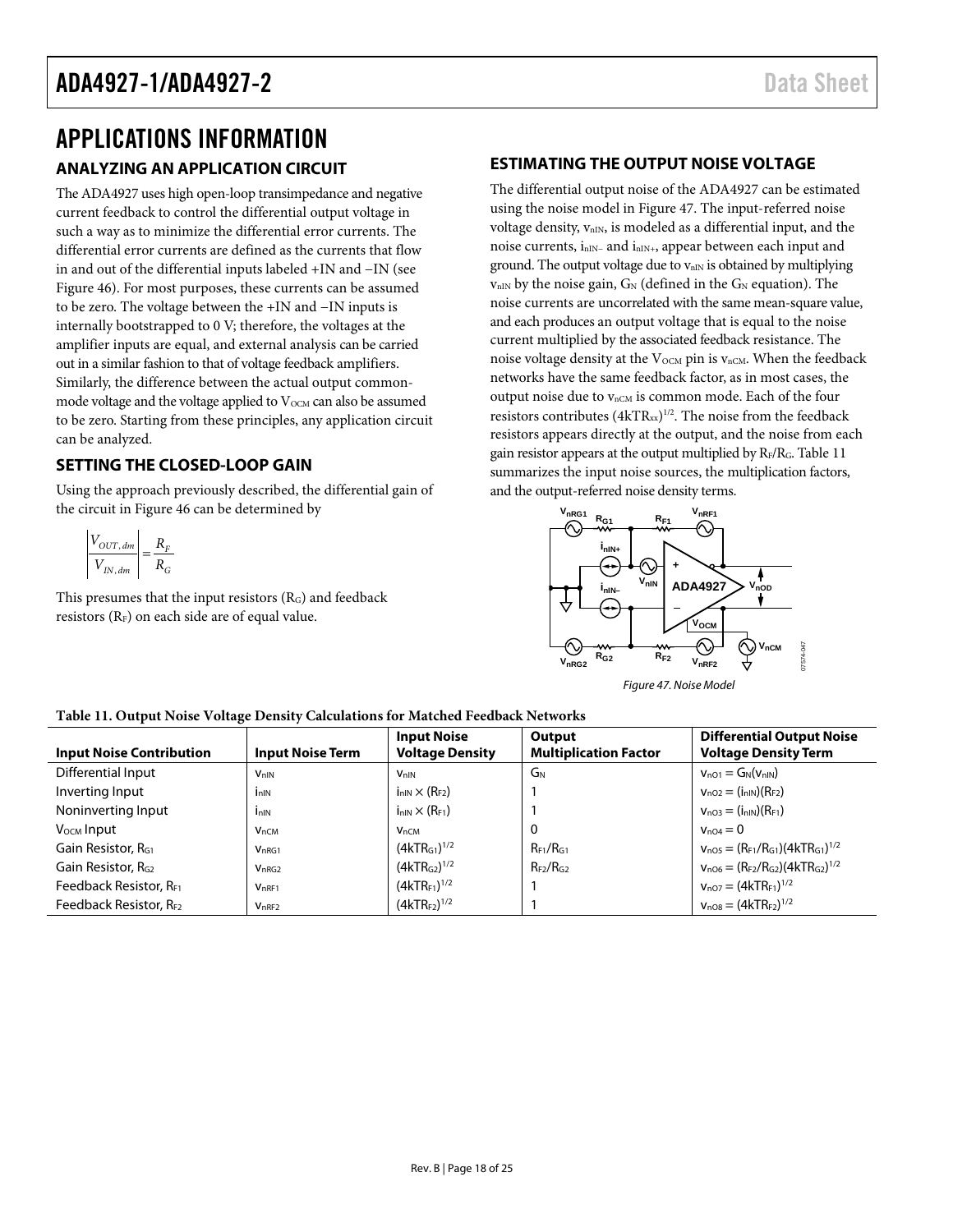| Table 12. D'hierennai mput, DC-Coupicu |               |               |                                                             |                                                      |  |
|----------------------------------------|---------------|---------------|-------------------------------------------------------------|------------------------------------------------------|--|
| <b>Nominal Gain (dB)</b>               | $R_F(\Omega)$ | $R_G(\Omega)$ | $\mathsf{R}_{\mathsf{IN}.\,\mathsf{dm}}\left(\Omega\right)$ | Differential Output Noise Density (nV/ $\sqrt{Hz}$ ) |  |
|                                        | 301           | 301           | 602                                                         | 8.0                                                  |  |
| 20                                     | 442           | 44.2          | 88.4                                                        | 21.8                                                 |  |
| -26                                    | 604           | 30.1          | 60.2                                                        | 37.9                                                 |  |

#### <span id="page-18-2"></span>**Table 12. Differential Input, DC-Coupled**

<span id="page-18-3"></span>Table 13. Single-Ended Ground-Referenced Input, DC-Coupled,  $R_S = 50 \Omega$ 

| $\sim$ wore considered the second contract the second company of the second contract of $\sim$<br>---- |                                   |                                        |                    |                                                      |  |  |
|--------------------------------------------------------------------------------------------------------|-----------------------------------|----------------------------------------|--------------------|------------------------------------------------------|--|--|
| <b>Nominal Gain (dB)</b><br>$\mathsf{R}_{\mathsf{F}}(\Omega)$                                          | $R_T(\Omega)$<br>$R_{G1}(\Omega)$ | $\mid$ R <sub>IN</sub> , cm $(\Omega)$ | $R_{G2}(\Omega)^1$ | Differential Output Noise Density (nV/ $\sqrt{Hz}$ ) |  |  |
| 309<br>0                                                                                               | 301<br>56.2                       | 401                                    | 328                | 8.1                                                  |  |  |
| -20<br>511                                                                                             | 39.2<br>158                       | 73.2                                   | 77.2               | 18.6                                                 |  |  |
| 806<br>28<br>26                                                                                        | 649                               | 54.2                                   | 74.4               | 29.1                                                 |  |  |

 $1 RG2 = RG1 + (RS||RT).$ 

Similar to the case of a conventional operational amplifier, the output noise voltage densities can be estimated by multiplying the input-referred terms at +IN and −IN by the appropriate output factor,

where:

$$
G_N = \frac{2}{(\beta_1 + \beta_2)}
$$
 is the circuit noise gain.  

$$
\beta_1 = \frac{R_{GI}}{R_{FI} + R_{GI}}
$$
 and  $\beta_2 = \frac{R_{G2}}{R_{F2} + R_{G2}}$  are the feedback factors.

When the feedback factors are matched,  $R_{F1}/R_{G1} = R_{F2}/R_{G2}$ ,  $β1 = β2 = β$ , and the noise gain becomes

$$
G_N = \frac{1}{\beta} = 1 + \frac{R_F}{R_G}
$$

Note that the output noise from  $V_{OCM}$  goes to zero in this case. The total differential output noise density,  $v_{\text{nOD}}$ , is the root-sumsquare of the individual output noise terms.

$$
\nu_{nOD}=\sqrt{\sum_{\rm i=1}^8 \nu_{nOi}^{\,2}}
$$

[Table 12](#page-18-2) an[d Table 13](#page-18-3) list several common gain settings, associated resistor values, input impedance, and output noise density for both balanced and unbalanced input configurations.

### <span id="page-18-0"></span>**IMPACT OF MISMATCHES IN THE FEEDBACK NETWORKS**

As previously mentioned, even if the external feedback networks  $(R_F/R_G)$  are mismatched, the internal common-mode feedback loop still forces the outputs to remain balanced. The amplitudes of the signals at each output remain equal and 180° out of phase. The input-to-output differential mode gain varies proportionately to the feedback mismatch, but the output balance is unaffected.

The gain from the  $V_{\text{OCM}}$  pin to  $V_{\text{O,dm}}$  is equal to

$$
2(\beta1-\beta2)/(\beta1+\beta2)
$$

When  $β1 = β2$ , this term goes to zero and there is no differential output voltage due to the voltage on the  $V_{OCM}$  input (including noise). The extreme case occurs when one loop is open and the other has 100% feedback; in this case, the gain from  $V_{\text{OCM}}$  input to V<sub>O, dm</sub> is either +2 or −2, depending on which loop is closed.

The feedback loops are nominally matched to within 1% in most applications, and the output noise and offsets due to the V<sub>OCM</sub> input are negligible. If the loops are intentionally mismatched by a large amount, it is necessary to include the gain term from  $V_{\text{OCM}}$  to  $V_{\text{O, dm}}$  and account for the extra noise. For example, if  $β1 = 0.5$  and  $β2 = 0.25$ , the gain from  $V<sub>OCM</sub>$  to  $V<sub>O,dm</sub>$  is 0.67. If the V<sub>OCM</sub> pin is set to 2.5 V, a differential offset voltage is present at the output of  $(2.5 V)(0.67) = 1.67 V$ . The differential output noise contribution is  $(15 \text{ nV}/\sqrt{\text{Hz}})(0.67) = 10 \text{ nV}/\sqrt{\text{Hz}}$ . Both of these results are undesirable in most applications; therefore, it is best to use nominally matched feedback factors.

Mismatched feedback networks also result in a degradation of the ability of the circuit to reject input common-mode signals, much the same as for a four-resistor difference amplifier made from a conventional operational amplifier.

As a practical summarization of the previous issues, resistors of 1% tolerance produce a worst-case input CMRR of approximately 40 dB, a worst-case differential-mode output offset of 25 mV due to a 2.5 V  $V_{OCM}$  input, negligible  $V_{OCM}$  noise contribution, and no significant degradation in output balance error.

## <span id="page-18-1"></span>**CALCULATING THE INPUT IMPEDANCE FOR AN APPLICATION CIRCUIT**

The effective input impedance of a circuit depends on whether the amplifier is being driven by a single-ended or differential signal source. For balanced differential input signals, as shown in [Figure 48,](#page-18-4) the input impedance  $(R_{IN, dm})$  between the inputs  $(+D_{IN}$  and  $-D_{IN}$ ) is simply  $R_{IN, dm} = R_G + R_G = 2 \times R_G$ .



<span id="page-18-4"></span>*Figure 48. The ADA4927 Configured for Balanced (Differential) Inputs*

07574-048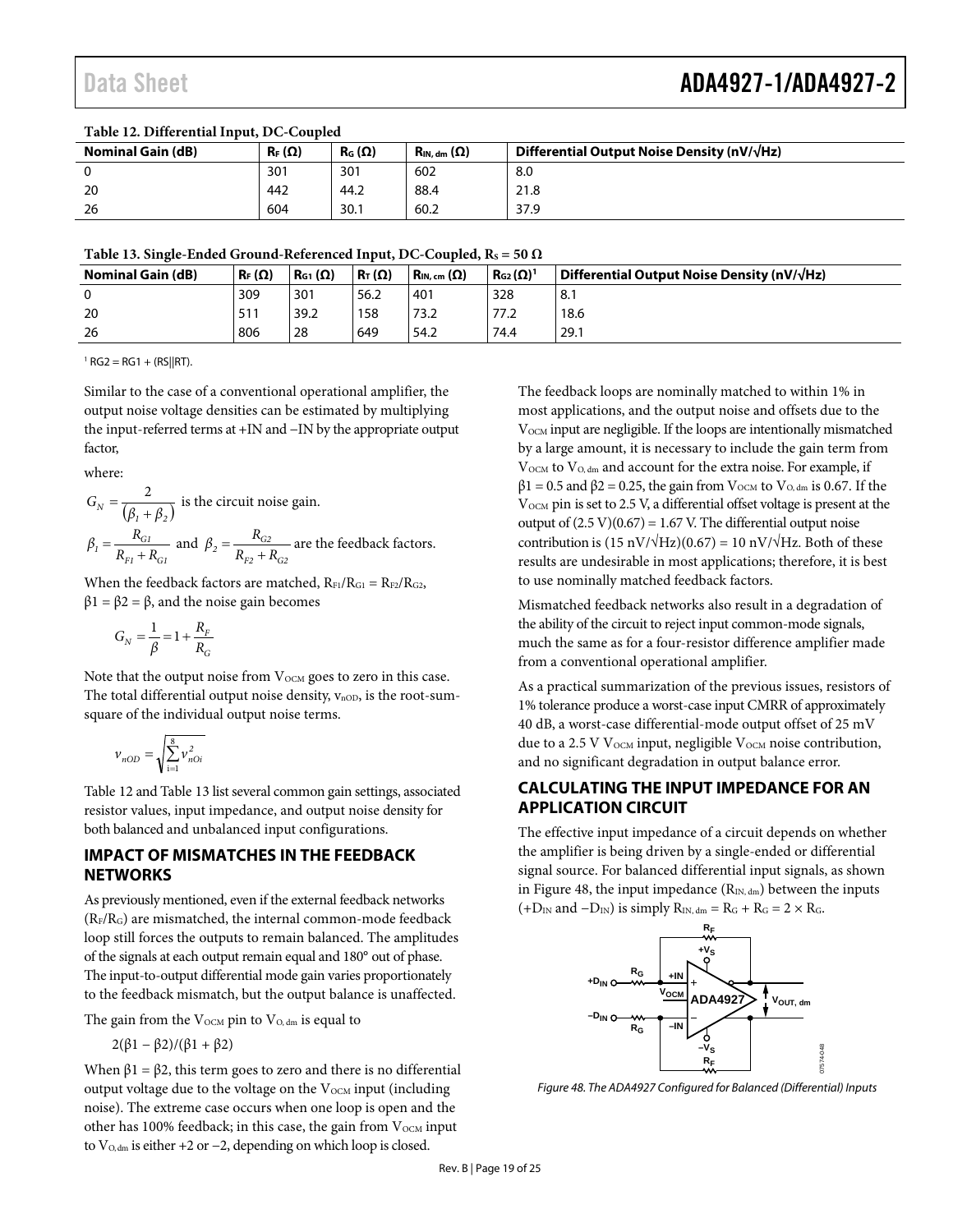07574-051

For an unbalanced, single-ended input signal (see [Figure 49\)](#page-19-0), the input impedance is



*Figure 49. The ADA4927 with Unbalanced (Single-Ended) Input*

<span id="page-19-0"></span>The input impedance of the circuit is effectively higher than it would be for a conventional operational amplifier connected as an inverter because a fraction of the differential output voltage appears at the inputs as a common-mode signal, partially bootstrapping the voltage across the input resistor RG. The commonmode voltage at the amplifier input terminals can be easily determined by noting that the voltage at the inverting input is equal to the noninverting output voltage divided down by the voltage divider formed by  $R_F$  and  $R_G$  in the lower loop. This voltage is present at both input terminals due to negative voltage feedback and is in phase with the input signal, thus reducing the effective voltage across  $R_G$  in the upper loop and partially bootstrapping  $R_G$ .

#### <span id="page-19-3"></span>*Terminating a Single-Ended Input*

This section deals with how to properly terminate a singleended input to the ADA4927 with a gain of 1,  $R_F = 348 \Omega$ , and  $R<sub>G</sub>$  = 348 Ω. An example using an input source with a terminated output voltage of 1 V p-p and a source resistance of 50  $Ω$  illustrates the four simple steps that must be followed. Note that, because the terminated output voltage of the source is 1 V p-p, the open circuit output voltage of the source is 2 V p-p. The source shown i[n Figure 50](#page-19-1) indicates this open-circuit voltage.

1. The input impedance must be calculated using the following formula:

$$
R_{IN} = \left(\frac{R_{G}}{1 - \frac{R_{F}}{2 \times (R_{G} + R_{F})}}\right) = \left(\frac{348}{1 - \frac{348}{2 \times (348 + 348)}}\right) = 464\Omega
$$



*Figure 50. Calculating Single-Ended Input Impedance RIN*

<span id="page-19-1"></span>2. To match the 50  $\Omega$  source resistance, the termination resistor, R<sub>T</sub>, is calculated using R<sub>T</sub>||464 Ω = 50 Ω. The closest standard 1% value for R<sub>T</sub> is 56.2  $\Omega$ .



*Figure 51. Adding Termination Resistor RT*

<span id="page-19-2"></span>3. It can be seen fro[m Figure 51](#page-19-2) that the effective  $R<sub>G</sub>$  in the upper feedback loop is now greater than the RG in the lower loop due to the addition of the termination resistors. To compensate for the imbalance of the gain resistors, a correction resistor  $(R_{TS})$  is added in series with  $R_G$  in the lower loop.  $R_{TS}$  is equal to the Thevenin equivalent of the source resistance  $R_s$  and the termination resistance  $R_T$  and is equal to  $R_s/|R_T$ .



*Figure 52. Calculating the Thevenin Equivalent*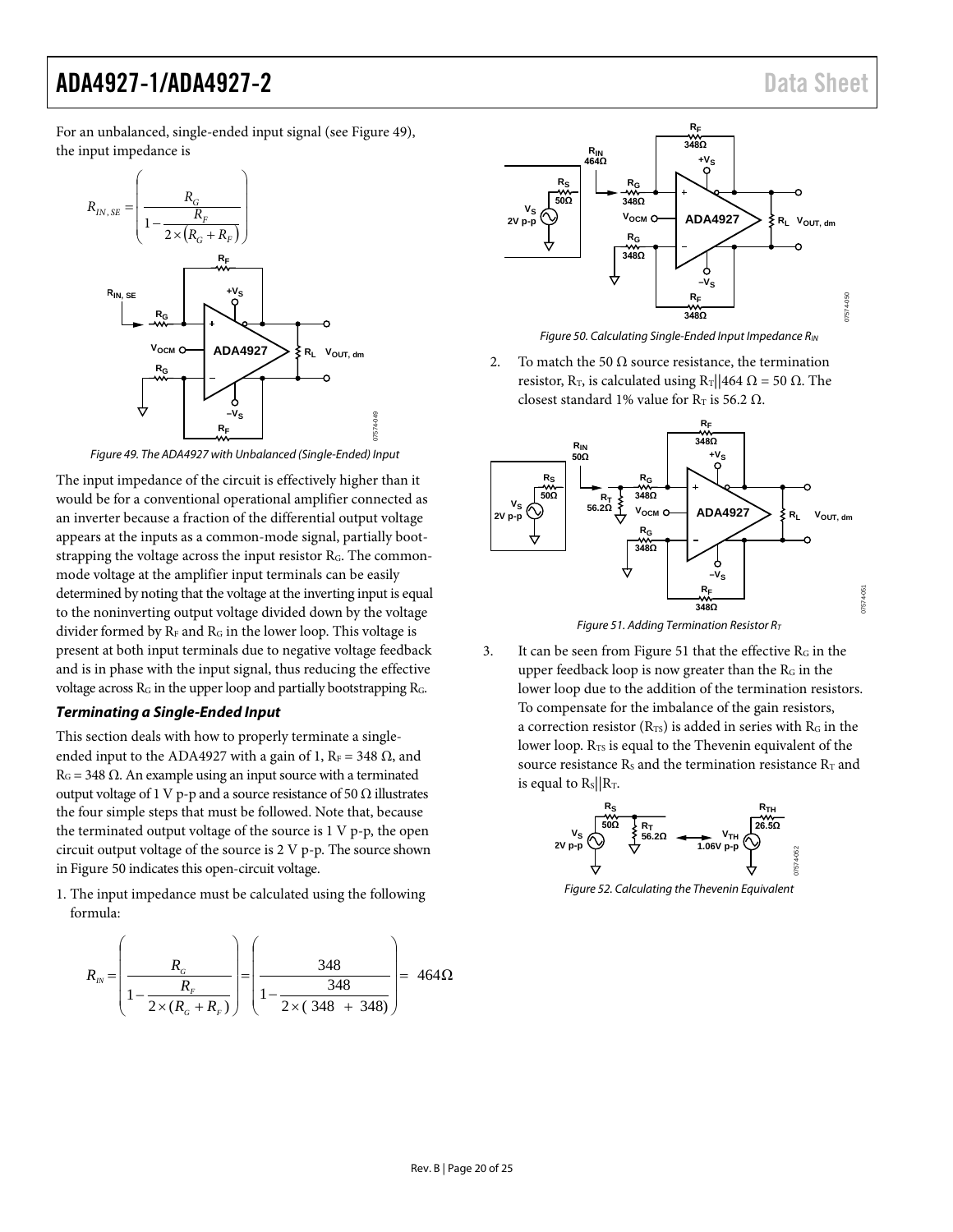## Data Sheet **ADA4927-1/ADA4927-2**

 $R_{TS} = R_{TH} = R_S || R_T = 26.5 \Omega$ . Note that  $V_{TH}$  is greater than 1 V p-p, which was obtained with R<sub>T</sub> = 50 Ω. The modified circuit with the Thevenin equivalent (closest 1% value used for R<sub>TH</sub>) of the terminated source and R<sub>TS</sub> in the lower feedback loop is shown i[n Figure 53.](#page-20-3)



Figure 53. Thevenin Equivalent and Matched Gain Resistors

<span id="page-20-3"></span>[Figure 53 p](#page-20-3)resents a tractable circuit with matched feedback loops that can be easily evaluated.

It is useful to point out two effects that occur with a terminated input. The first is that the value of  $R<sub>G</sub>$  is increased in both loops, lowering the overall closed-loop gain. The second is that  $V<sub>TH</sub>$  is a little larger than 1 V p-p, as it is when  $R_T$  = 50 Ω. These two effects have opposite impacts on the output voltage, and for large resistor values in the feedback loops ( $\sim$ 1 kΩ), the effects essentially cancel each other out. For small  $R_F$  and  $R_G$ , or high gains, however, the diminished closed-loop gain is not canceled completely by the increased  $V<sub>TH</sub>$ . This can be seen by evaluating Figure 53.

The desired differential output in this example is 1 V p-p because the terminated input signal is 1 V p-p and the closedloop gain = 1. The actual differential output voltage, however, is equal to (1.06 V p-p)(348/374.7) = 0.984 V p-p. To obtain the desired output voltage of 1 V p-p, a final gain adjustment can be made by increasing  $R<sub>F</sub>$  without modifying any of the input circuitry. This is discussed in Step 4.

4. The feedback resistor value is modified as a final gain adjustment to obtain the desired output voltage.

To make the output voltage  $V_{\text{OUT}} = 1 \text{ V p-p}$ ,  $R_F$  must be calculated using the following formula:

$$
\frac{R_F}{V_{D}} = \frac{(\text{Desired } V_{OUT,dm})(R_G + R_{TS})}{V_{TH}} = \frac{(\text{IV } p - p)(374.7 \,\Omega)}{1.06 \,\text{V } p - p} = 35
$$

The closest standard 1% values to 353  $\Omega$  are 348  $\Omega$  and 357 Ω. Choosing 357 Ω for R<sub>F</sub> gives a differential output voltage of 1.01 V p-p. The closed-loop bandwidth is diminished by a factor of approximately 348/357 from what it would be with  $R_F = 348 \Omega$  due to the inversely proportional relationship between RF and closed-loop gain that is characteristic of current feedback amplifiers.

The final circuit is shown i[n Figure 54.](#page-20-4)



<span id="page-20-4"></span>Figure 54. Terminated Single-Ended-to-Differential System with  $G = 1$ 

### <span id="page-20-0"></span>**INPUT COMMON-MODE VOLTAGE RANGE**

The ADA4927 input common-mode range is centered between the two supply rails, in contrast to other ADC drivers with level-shifted input ranges, such as the ADA4937. The centered input commonmode range is best suited to ac-coupled, differential-to-differential, and dual supply applications.

For operation with  $\pm$ 5 V supplies, the input common-mode range at the summing nodes of the amplifier is specified as  $-3.5$  V to  $+3.5$  V and is specified as  $+1.3$  V to  $+3.7$  V with a single +5 V supply. To avoid nonlinearities, the voltage swing at the +IN and −IN terminals must be confined to these ranges.

## <span id="page-20-1"></span>**INPUT AND OUTPUT CAPACITIVE AC COUPLING**

Input ac coupling capacitors can be inserted between the source and RG. This ac coupling blocks the flow of the dc commonmode feedback current and causes the ADA4927 dc input common-mode voltage to equal the dc output common-mode voltage. These ac coupling capacitors must be placed in both loops to keep the feedback factors matched.

Output ac coupling capacitors can be placed in series between each output and respective load. Se[e Figure 58](#page-23-1) for an example that uses input and output capacitive ac coupling.

## <span id="page-20-2"></span>**SETTING THE OUTPUT COMMON-MODE VOLTAGE**

The  $V_{OCM}$  pin of the ADA4927 is internally biased with a voltage divider comprising two 10 k $\Omega$  resistors at a voltage approximately equal to the midsupply point,  $[(+V<sub>S</sub>) + (-V<sub>S</sub>)]/2$ . Because of this internal divider, the  $V_{OCM}$  pin sources and sinks current, depending on the externally applied voltage and associated source resistance. Relying on the internal bias results in an output common-mode voltage that is within about 100 mV of the expected value.

In cases where accurate control of the output common-mode level is required, it is recommended that an external source or resistor divider be used with source resistance less than 100  $\Omega$ . The output common-mode offset listed in th[e Specifications s](#page-2-0)ection presumes that the  $V_{\text{OCM}}$  input is driven by a low impedance voltage source.

It is also possible to connect the  $V_{OCM}$  input to a common-mode level (CML) output of an ADC; however, care must be taken to ensure that the output has sufficient drive capability. The input impedance of the V<sub>OCM</sub> pin is approximately 10 kΩ. If multiple ADA4927 devices share one ADC reference output, a buffer may be necessary to drive the parallel inputs.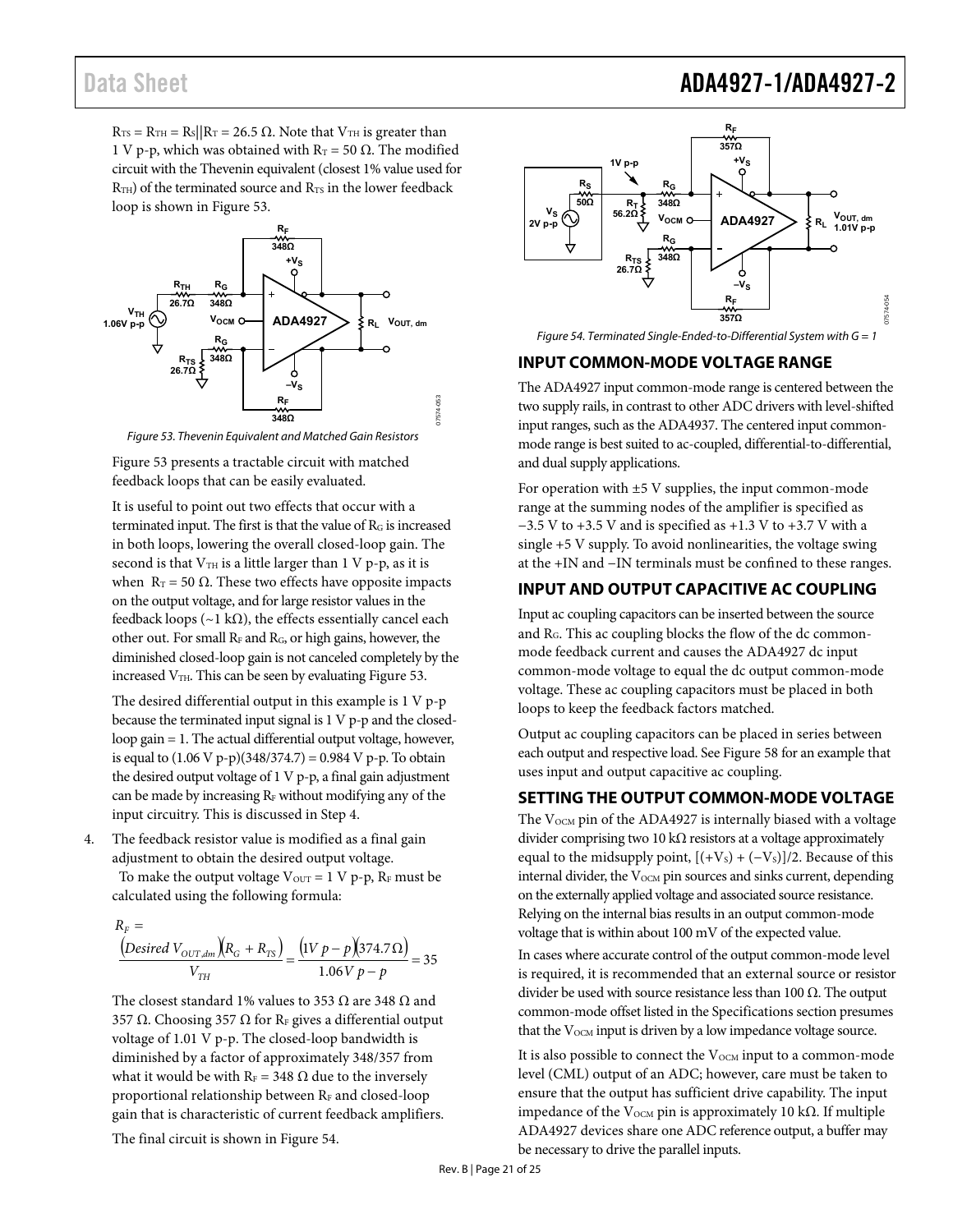## <span id="page-21-0"></span>**POWER-DOWN**

The power-down feature can reduce power consumption when a particular device is not in use and does not place the output in a high-Z state when asserted. The ADA4927 is generally enabled by pulling the power-down pin to the positive supply. See the [Specifications](#page-2-0) tables for the specific voltages required to assert and deassert the power-down feature.

### *Power-Down in Cold Applications*

The power-down feature should not be used in applications in which the ambient temperature falls below 0°C. Contact sales for information regarding applications that require the powerdown feature to be used at ambient temperatures below 0°C.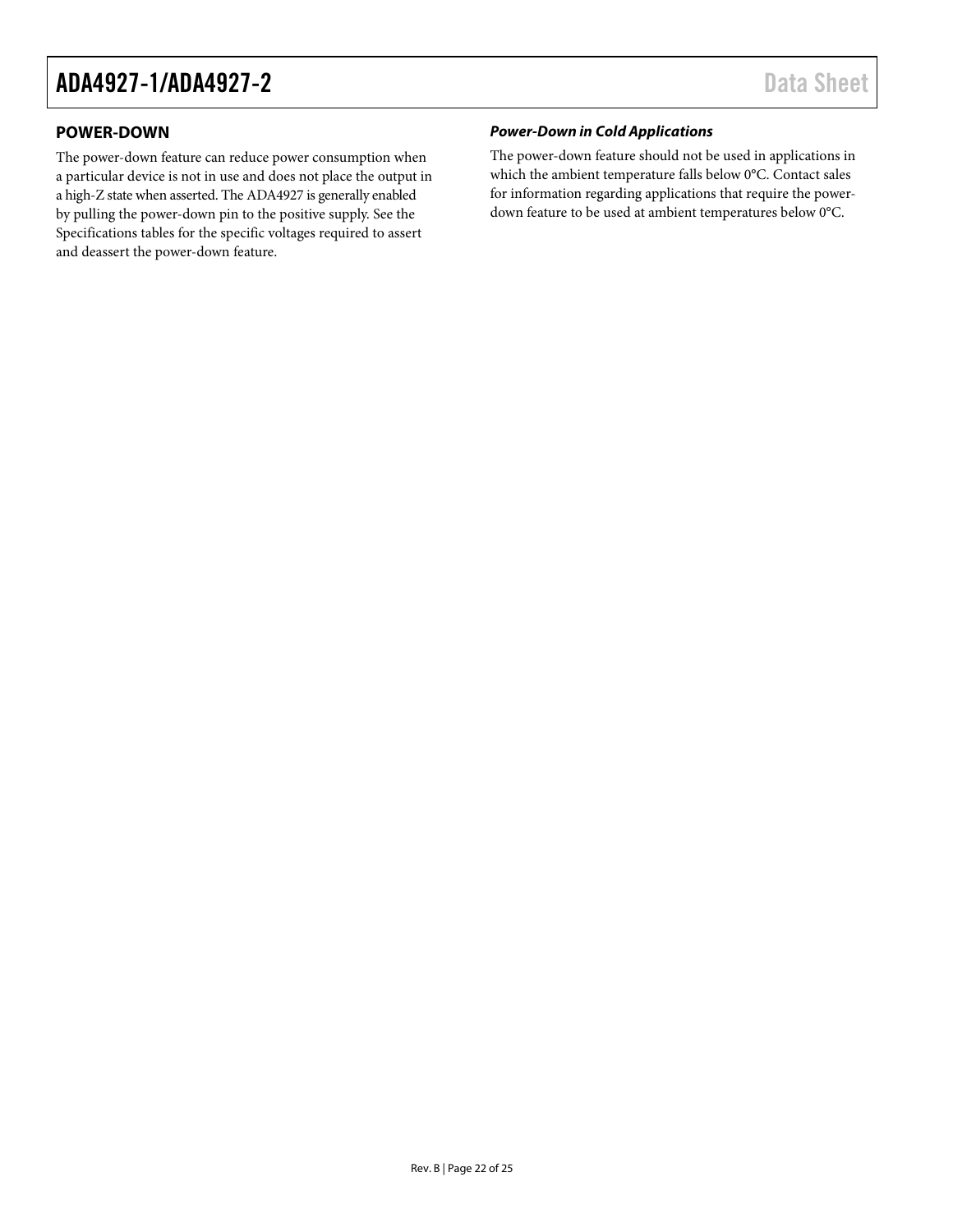# <span id="page-22-0"></span>LAYOUT, GROUNDING, AND BYPASSING

As a high speed device, the ADA4927 is sensitive to the PCB environment in which it operates. Realizing the superior performance requires attention to the details of high speed PCB design. This section shows a detailed example of how the ADA4927-1 was addressed.

The first requirement is a solid ground plane that covers as much of the board area around the ADA4927-1 as possible. However, clear the area near the feedback resistors (RF), gain resistors (RG), and the input summing nodes (Pin 2 and Pin 3) of all ground and power planes (see [Figure 55\)](#page-22-1). Clearing the ground and power planes minimizes any stray capacitance at these nodes and prevents peaking of the response of the amplifier at high frequencies. Whereas ideal current feedback amplifiers are insensitive to summing node capacitance, real-world amplifiers can exhibit peaking due to excessive summing node capacitance.

The thermal resistance,  $\theta_{JA}$ , is specified for the device, including the exposed pad, soldered to a high thermal conductivity 4-layer circuit board, as described in EIA/JESD 51-7.



*Figure 55. Ground and Power Plane Voiding in Vicinity of RF AND RG*

Bypassed the power supply pins as close to the device as possible and directly to a nearby ground plane. Use high frequency ceramic chip capacitors. It is recommended that two parallel bypass capacitors (1000 pF and 0.1  $\mu$ F) be used for each supply. The 1000 pF capacitor should be placed closer to the device. Further away, provide low frequency bulk bypassing, using 10 µF tantalum capacitors from each supply to ground.

Make signal routing short and direct to avoid parasitic effects. Wherever complementary signals exist, provide a symmetrical layout to maximize balanced performance. When routing differential signals over a long distance, place PCB traces close together, and twist any differential wiring such that the loop area is minimized. Doing this reduces radiated energy and makes the circuit less susceptible to interference.



*Figure 56. Recommended PCB Thermal Attach Pad Dimensions (Millimeters)*

<span id="page-22-1"></span>

*Figure 57. Cross-Section of 4-Layer PCB Showing Thermal Via Connection to Buried Ground Plane (Dimensions in Millimeters)*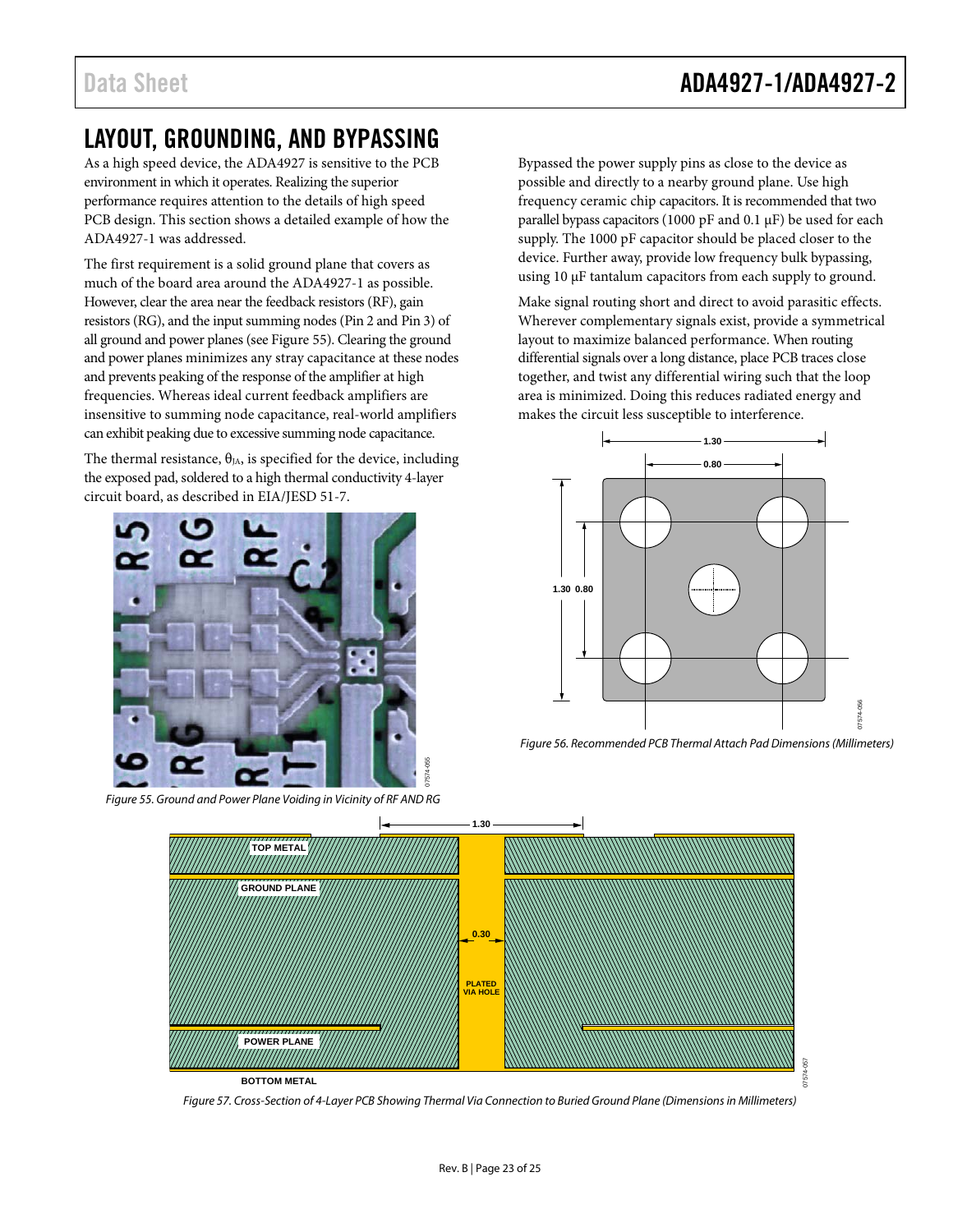## <span id="page-23-0"></span>HIGH PERFORMANCE ADC DRIVING

The ADA4927 is ideally suited for high gain, broadband accoupled and differential-to-differential applications on a single supply, though other applications are possible. Compared with voltage feedback amplifiers, the current feedback architecture provides superior distortion and bandwidth performance at high gains. This is because the ideal current feedback amplifier loop gain depends only on the feedback value and open-loop transimpedance, T(s).

The circuit i[n Figure 58](#page-23-1) shows a front-end connection for an ADA4927 driving an AD9445, 14-bit, 105 MSPS ADC, with ac coupling on the ADA4927 input and output. (The AD9445 achieves optimum performance when driven differentially.) The ADA4927 eliminates the need for a transformer to drive the ADC and performs a single-ended-to-differential conversion and buffering of the driving signal.

The ADA4927 is configured with a single 5 V supply and gain of 10 for a single-ended input to differential output. The 158 Ω termination resistor, in parallel with the single-ended input impedance of approximately 73.2 Ω, provides a 50 Ω termination for the source. The additional 38.3  $\Omega$  at the inverting input closely matches the parallel impedance of the 50  $\Omega$  source and the termination resistor driving the noninverting input. Because of the high gain, a few iterations of the termination technique described in the [Terminating a Single-Ended Input](#page-19-3) section are required. Two objectives of the design are to make RF close to 500  $\Omega$  and obtain resistor values that are close to standard 1% values.

In this example, the signal generator has a 1 V p-p symmetric, ground-referenced bipolar output when terminated in 50 Ω.

The V<sub>OCM</sub> pin of the ADA4927 is bypassed for noise reduction and left floating such that the internal divider sets the output common-mode voltage nominally at midsupply. Because the inputs are ac-coupled, no dc common-mode current flows in the feedback loops, and a nominal dc level of midsupply is present at the amplifier input terminals. Besides placing the amplifier inputs at their optimum levels, the ac coupling technique lightens the load on the amplifier and dissipates less power than applications with dc-coupled inputs.

The output of the amplifier is ac-coupled to the ADC through a second-order, low-pass filter with a cutoff frequency of 100 MHz. This reduces the noise bandwidth of the amplifier and isolates the driver outputs from the ADC inputs.

The AD9445 is configured for a 2 V p-p full-scale input by connecting the SENSE pin to AGND, as shown in [Figure 58.](#page-23-1)



<span id="page-23-1"></span>*Figure 58. ADA4927 Driving an AD9445 ADC with AC-Coupled Input and Output*